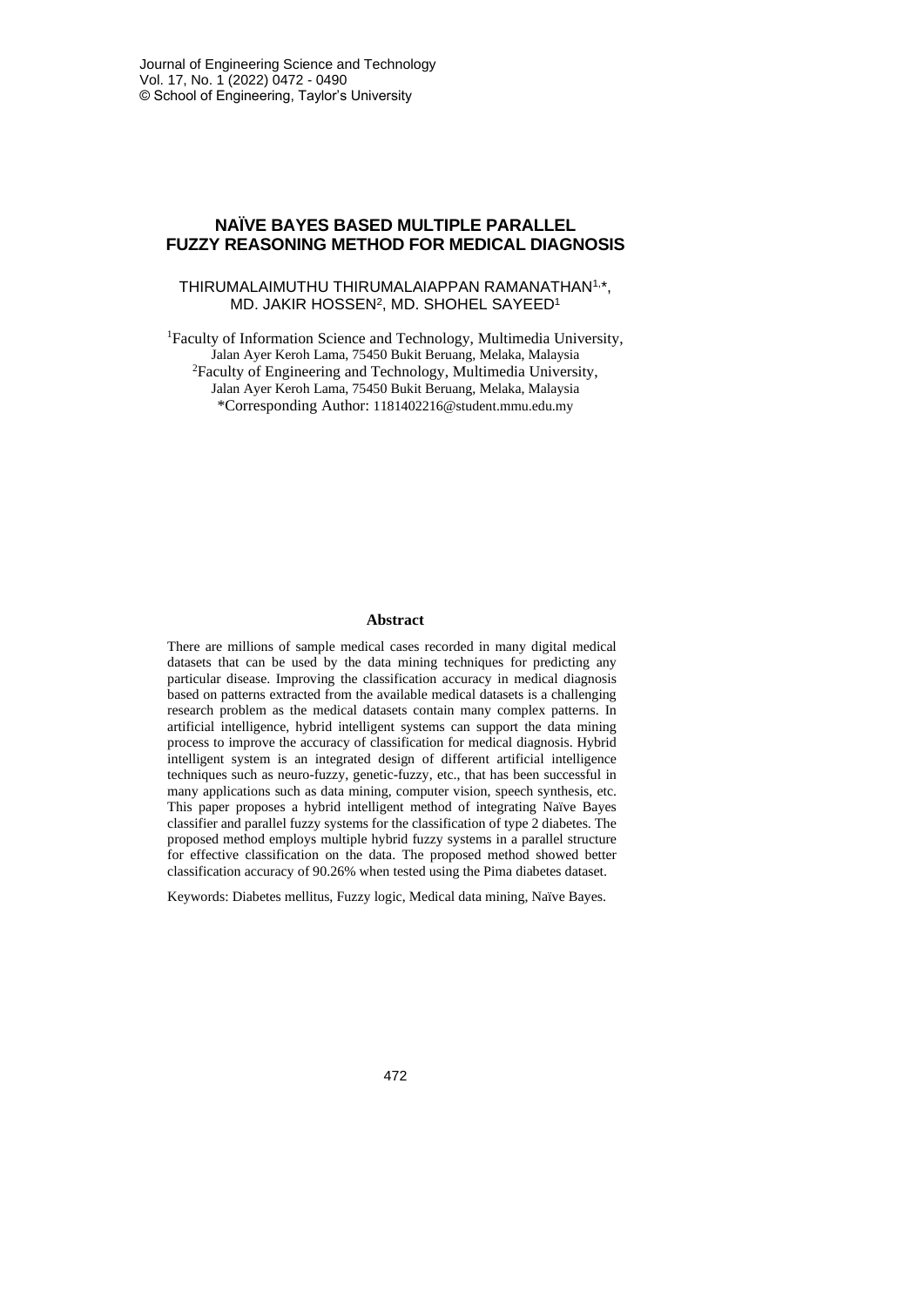### **1. Introduction**

The medical and healthcare data that are available in the digital world can be analysed by using the artificial intelligence techniques which can facilitate medical diagnosis. For example, the machine learning algorithms has a great potential to discover patternsfrom the medical datasetsfor detection of various diseases. Diabetes mellitus is one of the serious diseases in the world that requires careful attention. Diabetes can cause death if not treated correctly at the earlier stage [1]. Both male and female can have chance for diabetes [2]. Diabetes can be extremely difficult for pregnant women. There are different types of diabetes such as type 1, type 2, and gestational diabetes [3]. Among these types, type 2 diabetes can be controlled by taking appropriate medications and following proper lifestyle guidelines [4].

In recent years, many hybrid intelligent architectures were proposed for classifying type 2 diabetes, out of which the hybrid fuzzy system [5, 6] is the most popular one. A fuzzy expert system is an implementation of fuzzy logic technique which is used for complex domains that involves analysis of complicated data. The fuzzy systems have an advantage over machine learning algorithms. The machine learning algorithms that extract patterns from the diabetic datasets will show outcomes only based on the datasets. The risk level of diabetes is not identified by the machine learning algorithms. For example, in the diabetic dataset where the outcome classes are non-diabetic and diabetic, the machine learning algorithms trained with the diabetic dataset will only be able to classify whether the person is non-diabetic or diabetic. But the risk level of diabetes between non-diabetic and diabetic is not identified. Designing a hybrid fuzzy system by integrating the machine learning algorithms with the fuzzy logic technique can benefit in identifying the risk level of diabetes from the dataset. The accuracy of the fuzzy system is based on the design of fuzzy sets and fuzzy rule base. As diabetes is a complicated disease, the design of proper fuzzy rule base for accurate prediction of diabetes is a research problem. There are various hybrid fuzzy approaches proposed for optimizing the fuzzy rules in fuzzy system to support the type 2 diabetes diagnosis.

Mansourypoor and Asadi [7] proposed a reinforcement learning-based evolutionary fuzzy rule-based system (RLEFRBS) for type 2 diabetes diagnosis. According to their proposed model, the numerical data are used to form the initial rules, then the genetic algorithm (GA) [8] is used to choose proper subset of rules for creating an initial rule base, then the evolutionary approach is used to tune the membership functions (MFs) of the rules, and then the reinforcement learning [9] is used to adjust rule weights to enhance the consistency among the rules in fuzzy system. The performance of RLEFRBS showed a classification accuracy of 84% when tested using Pima diabetes dataset [10].

Vaishali et al. [11] studied the classification of type 2 diabetes by combining the GA and multiple objective evolutionary (MOE) fuzzy classifier [12] where GA is used for feature selection. Their investigations applied MOE fuzzy classifier for the type 2 diabetes diagnosis because it functions based on the principle of maximum classification rate and minimum rules. Their proposed algorithm showed a classification accuracy of 83.04% when tested using Pima diabetes dataset.

Chen et al. [13] proposed a decision tree based neuro-fuzzy approach for classification of type 2 diabetes where the decision tree learning [14] is used to optimize the fuzzy rule base in adaptive neuro-fuzzy inference system (ANFIS) [15]. According to their proposed approach, initially a crisp rule base is produced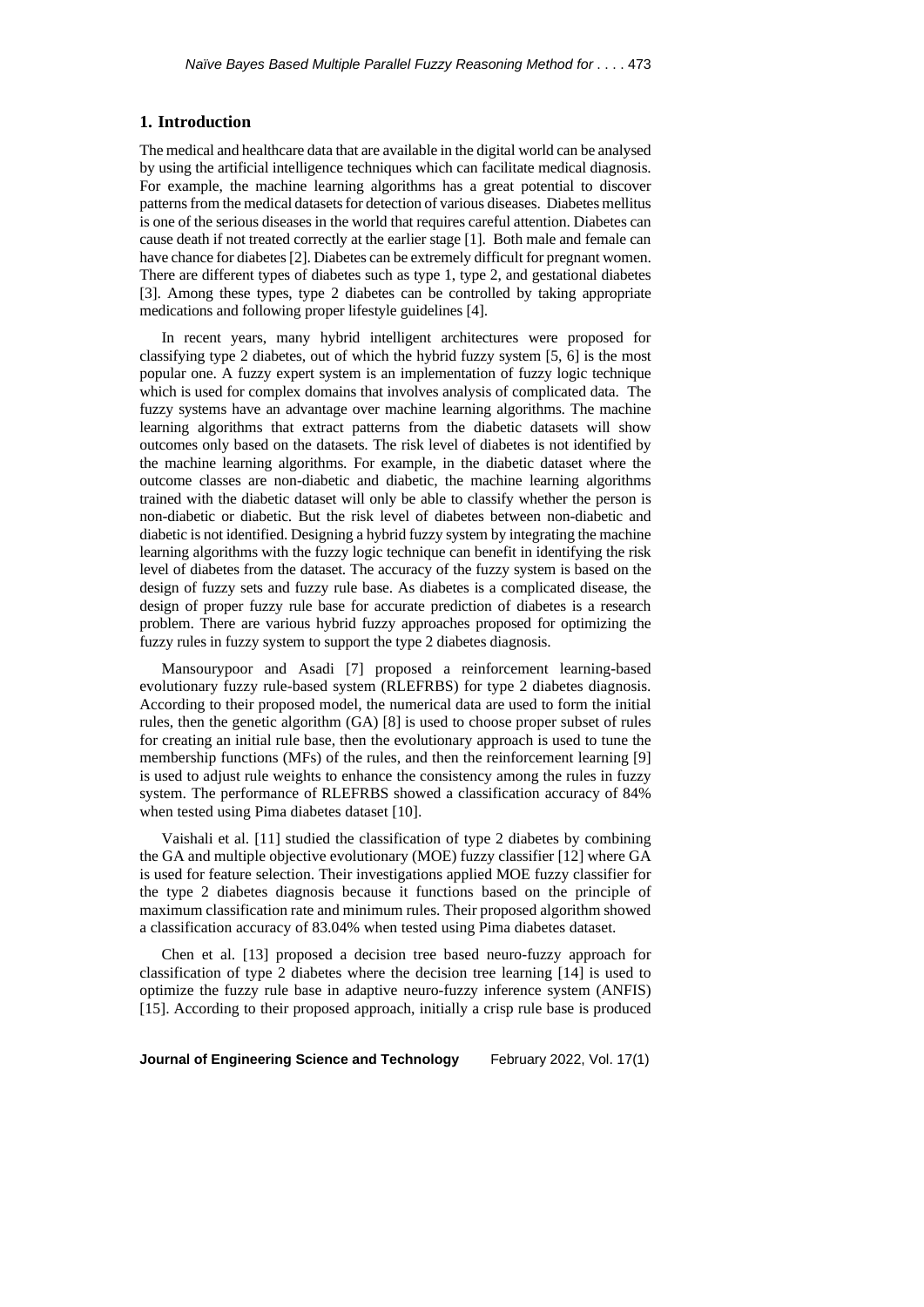### 474 *T*. *T*. *Ramanathan et al*.

using decision tree learning, then the crisp rule base is transformed into fuzzy rule base where the Gaussian MFs is used for replacing the crisp intervals. The transformed fuzzy rule base is finally given as input to ANFIS. The performance of their proposed model showed a classification accuracy of 75.67% when tested using Pima diabetes dataset.

Cheruku et al. [16] proposed a model for generating fuzzy rules by combining rough set theory (RST) [17] and bat optimization algorithm (BA) [18]. According to their proposed model, RST based QUICK-REDUCT [19] algorithm is used for feature selection from the dataset. Then the BA with Ada-Boosting [20] technique is applied to generate fuzzy rules. Their proposed model showed a classification accuracy of 85.33 % when tested on Pima diabetes dataset.

The curse of dimensionality is the major issue in these approaches where the number of fuzzy rules rises exponentially with the number of input variables. For a large number of input fuzzy sets, the fuzzy expert system will become difficult to implement because of the size of rule base. Different types of fuzzy system architectures such as hierarchical or parallel architectures [21-23] can be utilized to overcome this drawback where the number of rules rises only linearly with the number of input variables.

The objective of this paper is to present an effective hybrid parallel fuzzy method that can overcome the curse of dimensionality problem found in the hybrid fuzzy systems and improve the classification accuracy in type 2 diabetes diagnosis. A hybrid intelligent method called Naïve Bayes (NB) based multiple parallel fuzzy reasoning (NB-MPFR) method is proposed in this paper which combines the NB classifier and parallel fuzzy reasoning approach for type 2 diabetes diagnosis. The NB-MPFR method utilizes the benefits of machine learning technique and parallel fuzzy reasoning approach where the NB classifier is used for selecting rules in the fuzzy rule base and the parallel fuzzy reasoning approach is used to overcome the curse of dimensionality problem found in fuzzy systems. The NB-MPFR method showed a good classification accuracy for type 2 diabetes diagnosis when implemented in a three-layered parallel fuzzy system.

The remaining part of this paper is organized as follows. A brief overview of fuzzy logic and NB algorithm is given in Section 2. The NB-MPFR method is described in Section 3. The application of NB-MPFR method in classification of type 2 diabetes is discussed in Section 4. The performance of NB-MPFR method in classification of type 2 diabetes is discussed in Section 5. Finally, the conclusion and future work are given in Section 6.

### **2. Background**

## **2.1.Fuzzy logic**

The fuzzy logic which is a kind of many valued logic was introduced by Zadeh [24] in the proposal of fuzzy set theory in the year 1965. Fuzzy logic has the ability to capture uncertainty in the data by supporting the concept of partial truth. In fuzzy logic, the truth values of variables may be of any value between 0 and 1 which represent completely false and completely true respectively. The fuzzy logic is implemented in the fuzzy expert system. There are different types of fuzzy inference systems and the most commonly used is the Mamdani fuzzy inference system [25]. In general, the fuzzy expert system involves the following steps.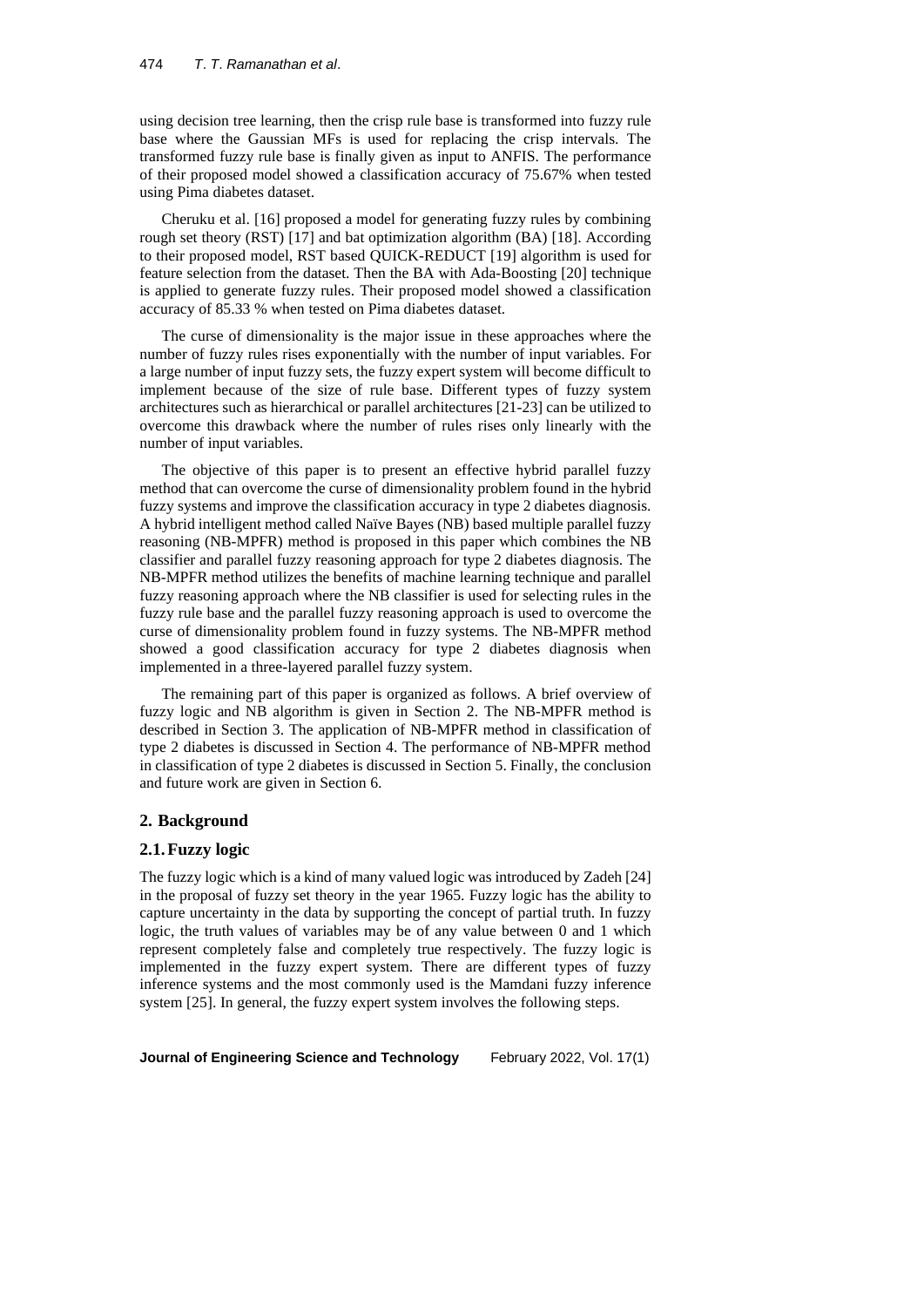### **2.1.1. Fuzzification**

Fuzzification involves designing the fuzzy sets with appropriate degree of membership for all inputs and output values. The degree of membership is set within the interval [0,1]. There are different types of MFs [26] such as triangular, trapezoidal, gaussian, sigmoid, etc.

### **2.1.2. Rule execution**

After creating the input and output fuzzy sets, a number of rules are defined in the rule base to perform fuzzy operation on the fuzzy sets using AND or OR operator. In each rule, the MFs of the input fuzzy sets are taken as antecedents and the MFs of the output fuzzy set are the consequent. When executing the rules, the outputs of all rules in the rule base are unified to form a single aggregate output fuzzy set [25].

### **2.1.3. Defuzzification**

Defuzzification involves converting the aggregate output fuzzy set into a crisp output value. Out of different types of existing defuzzification methods, the most common method that is used in data mining applications is the centre of gravity (*COG*) method. The *COG* is computed over a continuum of points in the aggregate output fuzzy set by using Eq. (1) [27]

$$
COG = \frac{\sum_{x=a}^{b} \mu_A(x)x}{\sum_{x=a}^{b} \mu_A(x)}\tag{1}
$$

where *A* is the fuzzy set on the interval [a, b], and  $\mu_A(x)$  is the membership degree of the element *x* in the fuzzy set *A*.

### **2.2.NB**

NB algorithm can be viewed as a probability classifier that employs Bayes theorem and is based on a strong independent assumption between all variables in the dataset, given the class variable [28]. The NB algorithm is easy to implement and has proved to be effective for many applications particularly in classification of large datasets by showing good classification accuracy despite of its simplified assumption. Suppose there is an instance  $x_i$  having n attributes,  $A_1, A_2, ..., A_n$  with m classes,  $c_1$ ,  $c_2$ , ...,  $c_m$  in the dataset. The NB classifier classifies  $x_i$  in  $c_i$  if and only if  $P(c_i|x_i) > P(c_i|x_i)$ , for  $1 \le i \le m$ ,  $i \ne i$ .  $P(c_i|x_i)$  is computed using the Bayes theorem as shown in Eq. (2) and (3)

$$
P(c_i|x_i) = \frac{P(x_i|c_i)P(c_i)}{P(x_i)}
$$
\n
$$
(2)
$$

where 
$$
P(x_i|c_i) = \prod_{k=1}^{n} P(x_k | c_i)
$$
 (3)

Here,  $P(x_i|c_i)$  is the probability of  $x_i$  for a given class  $c_i$ ,  $P(c_i)$  is the priori probability of  $c_i$ , and  $P(x_i)$  is the priori probability of  $x_i$ .

When handling continuous data, the assumption is made that the continuous values associated with each class are distributed according to a gaussian distribution. For the gaussian distribution, the conditional probability  $P(x_i|c_i)$  is computed using Eq. (4)

$$
P(x_i/c_i) = \frac{1}{\sqrt{2\pi\sigma^2}} \exp\left(-\frac{(x_i - m)}{2\sigma^2}\right) \tag{4}
$$

where the parameter *m* is the mean, and  $\sigma^2$  is the variance.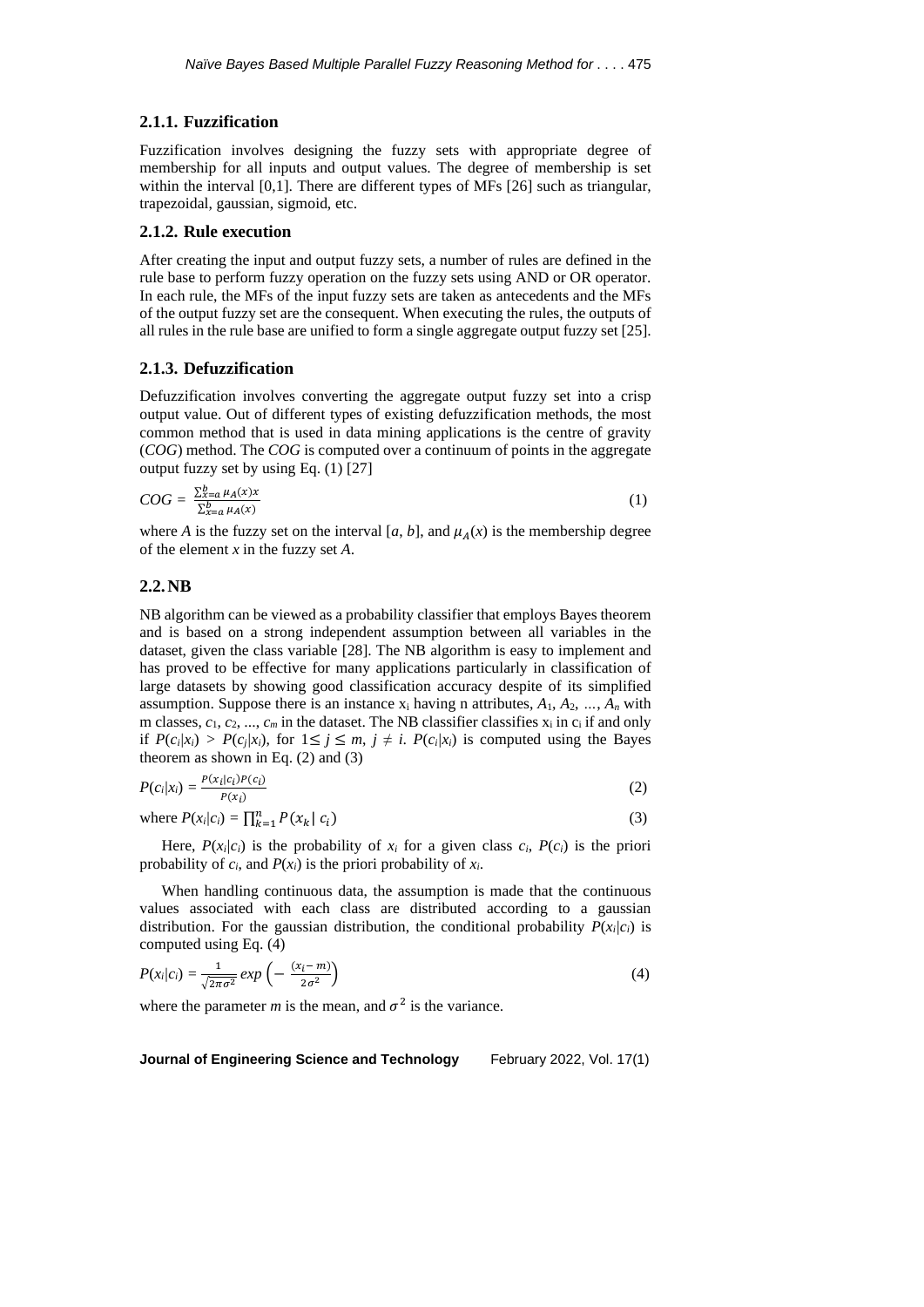# **3. The proposed method**

The NB-MPFR method presents a hybrid fuzzy reasoning approach in a parallel structure for the data classification problem by using several low-dimensional sub fuzzy systems (SFSs) which are integrated with the gaussian NB classifiers. The NB-MPFR method is strongly based on the training dataset. In NB-MPFR method, the training dataset is split into groups based on the attributes and accordingly the number of SFSs are created. The quartile values computed from each training dataset group are used to define the MFs of fuzzy sets in the corresponding SFSs. The gaussian NB classifier trained using each training dataset group is used to define the fuzzy rules in the corresponding SFSs. After the defuzzification process in all the SFSs, the average value of the crisp outputs obtained from all the SFSs is taken as the final output. The NB-MPFR method is described in detail through the following steps.

## **3.1.Splitting dataset into groups for SFSs**

At first, the training dataset is split into groups based on the attributes such that each dataset group contains the data values of maximum of three input attributes and the data of target attribute. A number of SFSs are developed based on the dataset groups. For instance, if there are three dataset groups formed from the training dataset, then three SFSs are developed. Each SFS will correspond to each dataset group. The input attributes and the output classes of each dataset group will be the inputs and outputs of the corresponding SFS respectively.

# **3.2.Finding quartiles from dataset**

For each input attributes in the SFSs, the minimum and maximum data values are identified from the corresponding dataset. Using the quartile concept, the number of data points in each attribute is divided around four equal parts. According to the quartile concept, the lower quartile or first quartile is the middle number between the minimum and median data value of the attribute. The second quartile is the median data value of the attribute. The upper quartile or third quartile is the middle number between the median and maximum data value of the attribute. Then finally, the middle number between the upper quartile and maximum data value of the attribute is considered as the uppermost quartile. For each input attribute, the lower quartile, second quartile, upper quartile and uppermost quartile values are computed from the corresponding dataset. Using these values, the input fuzzy set is designed for each input attribute. For each input attribute, the fuzzy set is designed in such a way that, the quartile values are used to define the parameters value of the MFs on x-axis of the fuzzy set. Each quartile value will represent the peak value of each MF in the fuzzy set. The endpoint of x-axis in the fuzzy set will be the minimum and maximum data value of the corresponding input attribute.

# **3.3.Fuzzification of dataset attributes in SFSs**

The gaussian MF is used to set the membership degree in each input fuzzy set of the SFS. The gaussian MF for any two points on x-axis of the fuzzy set '*A*' can be represented by its mean *m* and standard deviation  $\sigma$  as shown in Eq. (5)

$$
\mu_A(x) = \exp\left(-\frac{(x-m)^2}{2\sigma^2}\right) \tag{5}
$$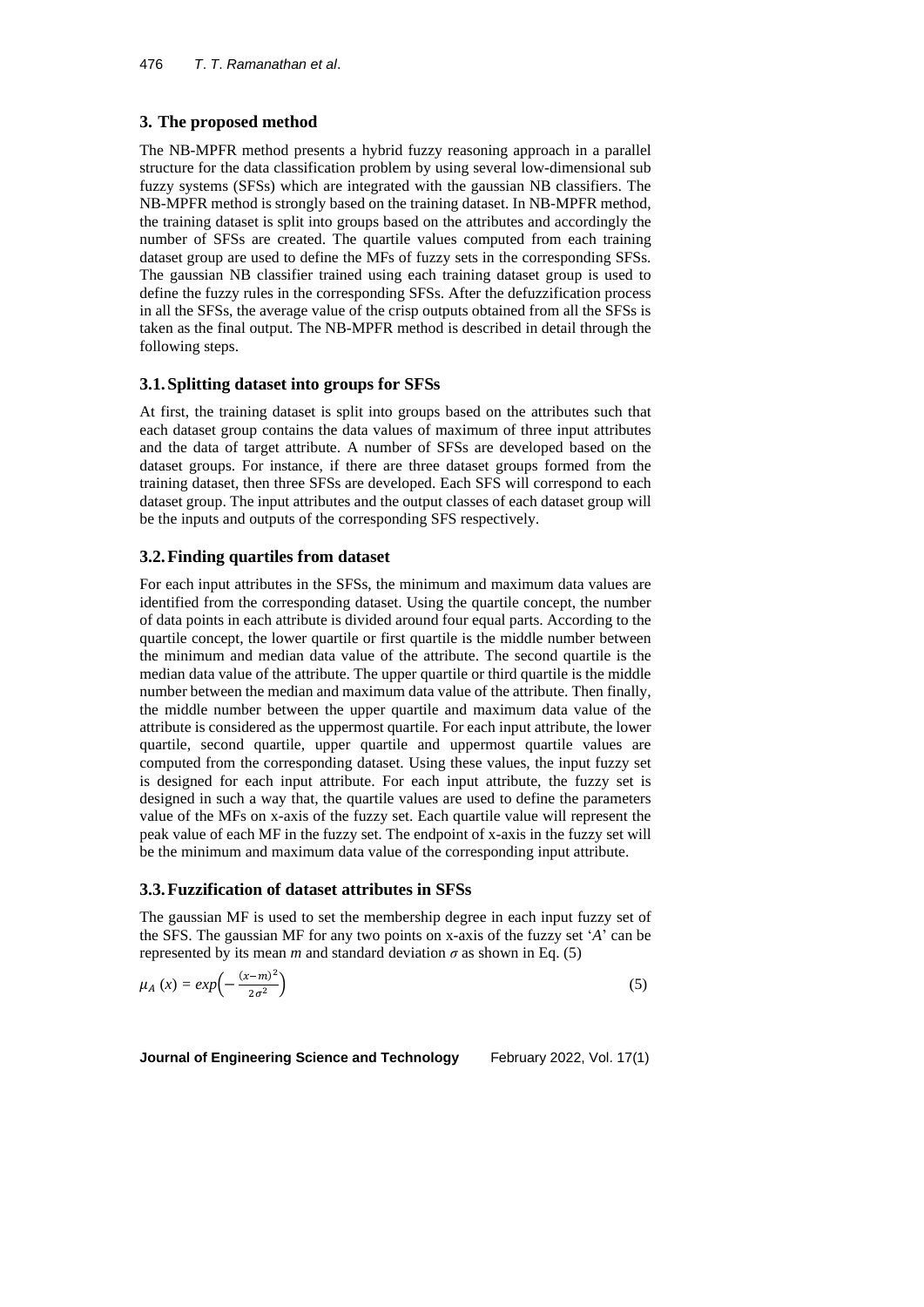Suppose there are  $A_i$  attributes where  $i = 1, 2, ..., n$  is the number of attributes. Let  $a^i$  be the data value of the  $A_i$  and let  $a^i_{min}$ ,  $a^i_{LQ}$ ,  $a^i_{SQ}$ ,  $a^i_{UQ}$ ,  $a^i_{UMQ}$ ,  $a^i_{max}$  be the minimum, lower quartile, second quartile, upper quartile, uppermost quartile and maximum data value of the input attribute respectively. Initially,  $a_{min}^i$  and  $a_{max}^i$ are used as the limits of x-axis in the input fuzzy sets. Then the values of  $a_{LQ}^i, a_{SQ}^i, a_{UQ}^i, a_{UMQ}^i$  are used to design four gaussian MFs on the fuzzy sets such that each quartile value on x-axis of the fuzzy set will be the mean value for each gaussian MF. For each gaussian MF, the mean value is the corresponding quartile value, and the standard deviation is computed for the continuous data between the preceding quartile and succeeding quartile value. That is, for the first gaussian MF, the mean value is  $a_{LQ}^i$  and the standard deviation is computed between  $a_{min}^i$  and  $a_{SQ}^i$ . For the second gaussian MF, the mean value is  $a_{SQ}^i$  and the standard deviation is computed between  $a_{LQ}^i$  and  $a_{UQ}^i$ . For the third gaussian MF, the mean value is  $a_{UQ}^i$  and the standard deviation is computed between  $a_{SQ}^i$  and  $a_{UMQ}^i$ . Finally, for the fourth gaussian MF, the mean value is  $a_{UMQ}^i$  and the standard deviation is computed between  $a_{UQ}^i$  and  $a_{max}^i$ . Figure 1 shows the sample of how the MFs are designed on input fuzzy sets based on the quartile values.



**Fig. 1. Sample input fuzzy set based on quartile values.**

The output fuzzy set of each SFS is based on the number of output classesin target attribute of the training dataset. Trapezoidal MF is used to plot the output class in the output fuzzy set. The trapezoidal MF can be represented by four parameters {*a*, *b*, *c*, *d*} which represent the lower limit, lower support limit, upper support limit, and upper limit respectively on x-axis of the fuzzy set *A* as shown in Eq. (6)

 $\overline{0}$ ,  $\overline{c}$ ,  $\overline{c}$ 

$$
\mu_A(x) = \begin{cases}\n0, & \text{if } x \le a \\
\frac{x-a}{b-a}, & \text{if } a \le x \le b \\
1, & \text{if } b \le x \le c \\
\frac{d-x}{d-c}, & \text{if } c \le x \le d \\
0, & \text{if } d \le x\n\end{cases} \tag{6}
$$

For the output fuzzy set, the limits of x-axis in the fuzzy set are set randomly and the x-axis is split into equal parts to plot all trapezoidal MFs in the output fuzzy set. For instance, if the target attribute has two output classes, then two trapezoidal MFs are created for the output fuzzy set. Figure 2 shows the sample of output fuzzy set which has two trapezoidal MFs representing two output classes of the target attribute.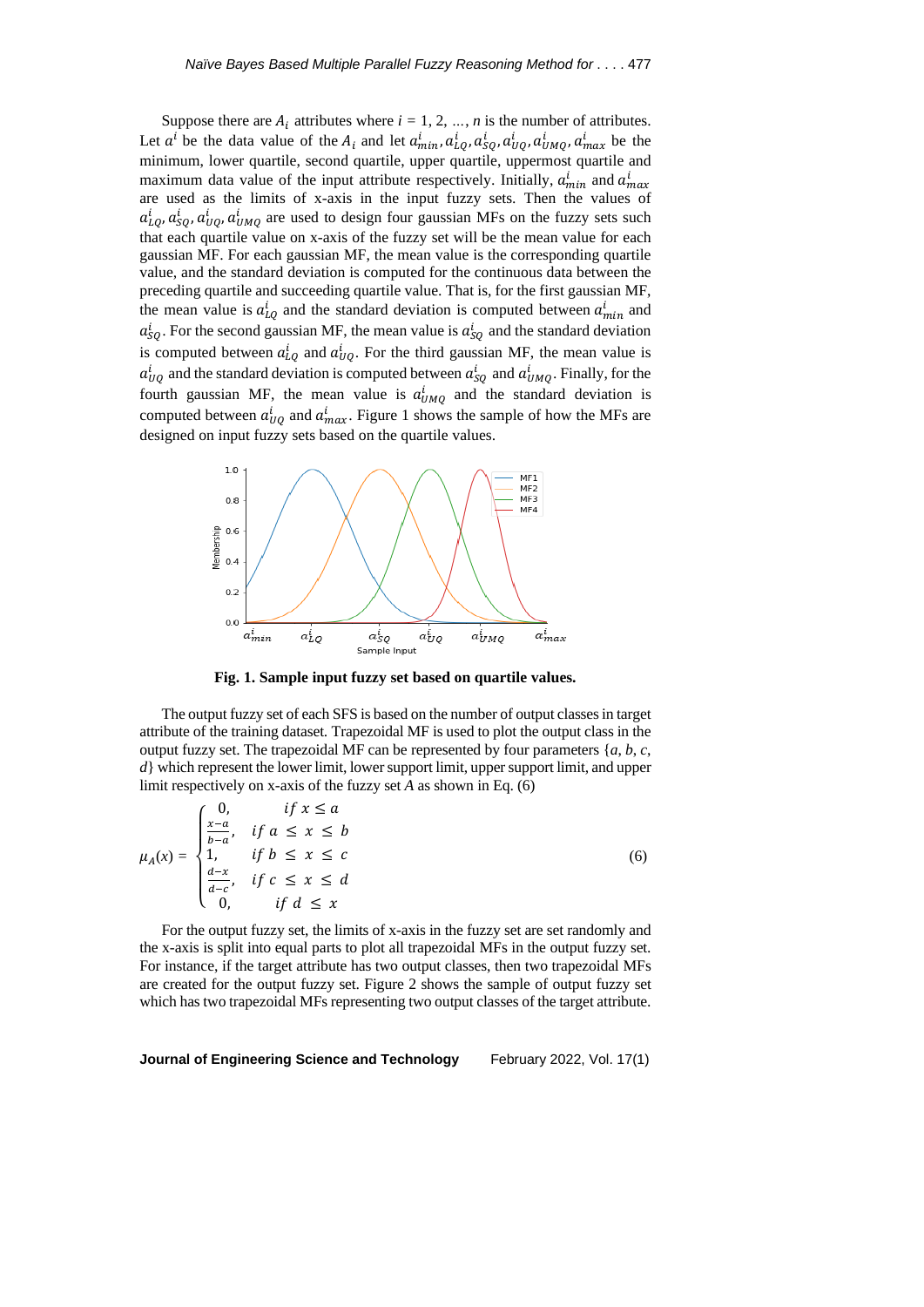

**Fig. 2. Sample output fuzzy set.**

#### **3.4.Gaussian NB trained with dataset for fuzzy rule base**

Gaussian NB classifiers are trained using the dataset groups. The gaussian NB classifier trained by a dataset group is used to define the fuzzy rules in the corresponding SFS. In the input fuzzy sets of each SFS, the quartile values marked on the x-axis represents the peak value of each MF. To define the fuzzy rules based on gaussian NB classifier, it is assumed that each quartile value on the x-axis represents the corresponding MF. For all possible combinations of the quartile values between different input fuzzy sets, their outcomes are predicted using the corresponding trained gaussian NB classifier which is in turn used to set the consequent MFs for the corresponding combinations of MFs between different input fuzzy sets in the fuzzy rule base.

Suppose  $a_{LQ}^i, a_{SQ}^i, a_{UQ}^i, a_{UMQ}^i$  represent the MFs:  $\mu_{A_i}$  [*MF*1],  $\mu_{A_i}$  [*MF*2],  $\mu_{A_i}[MF3], \mu_{A_i}[MF4]$  respectively in the input fuzzy set. Let  $IC_k$  be the combination of quartile values between different input attributes where  $k = 1, 2, ..., n$  represent the number of possible combinations of quartile values between different input attributes and let  $R_k$  be the rule in which the antecedents are the combination of MFs between different input fuzzy sets where  $k = 0, 2, ..., n$  represent the number of possible combinations of MFs between different input fuzzy sets.

For instance, let  $IC_k$  represents the combination of inputs:  $(a_{LQ}^0, a_{SQ}^2, a_{UQ}^3, ..., a_{UQ}^2)$  $a_{UMQ}^n$ ) and  $R_k$  represents the rule having the antecedents as the corresponding combination of MFs as antecedent:  $(\mu_{A_0} [MF0], \mu_{A_2} [MF2], \mu_{A_3} [MF3], ...,$  $\mu_{A_n}$  [*MF*4]). Then, if gaussian NB classifier prediction of  $IC_k$  is 1 then the consequent of  $R_k$  is set as  $\mu_{OP}[MF2]$  where  $\mu_{OP}[MF2]$  is the MF of output fuzzy set representing the output class 1 of target attribute in the training dataset. That is,

If prediction of gaussian NB ( $IC_k$ :  $a_{LQ}^0$ ,  $a_{SQ}^2$ ,  $a_{UQ}^3$ , ...,  $a_{UMQ}^n$ ) = 1, then

 $R_k: \text{IF } (\mu_{A_0}[MF0], \mu_{A_2}[MF2], \mu_{A_3}[MF3], ..., \mu_{A_n}[MF4]) \text{ THEN } \mu_{OP}[MF2]$ 

In this way, the gaussian NB classifiers trained by the dataset groups are used to set the consequent MFs of all rules for the corresponding combinations of MFs between different input fuzzy sets in the fuzzy rule base of all SFSs.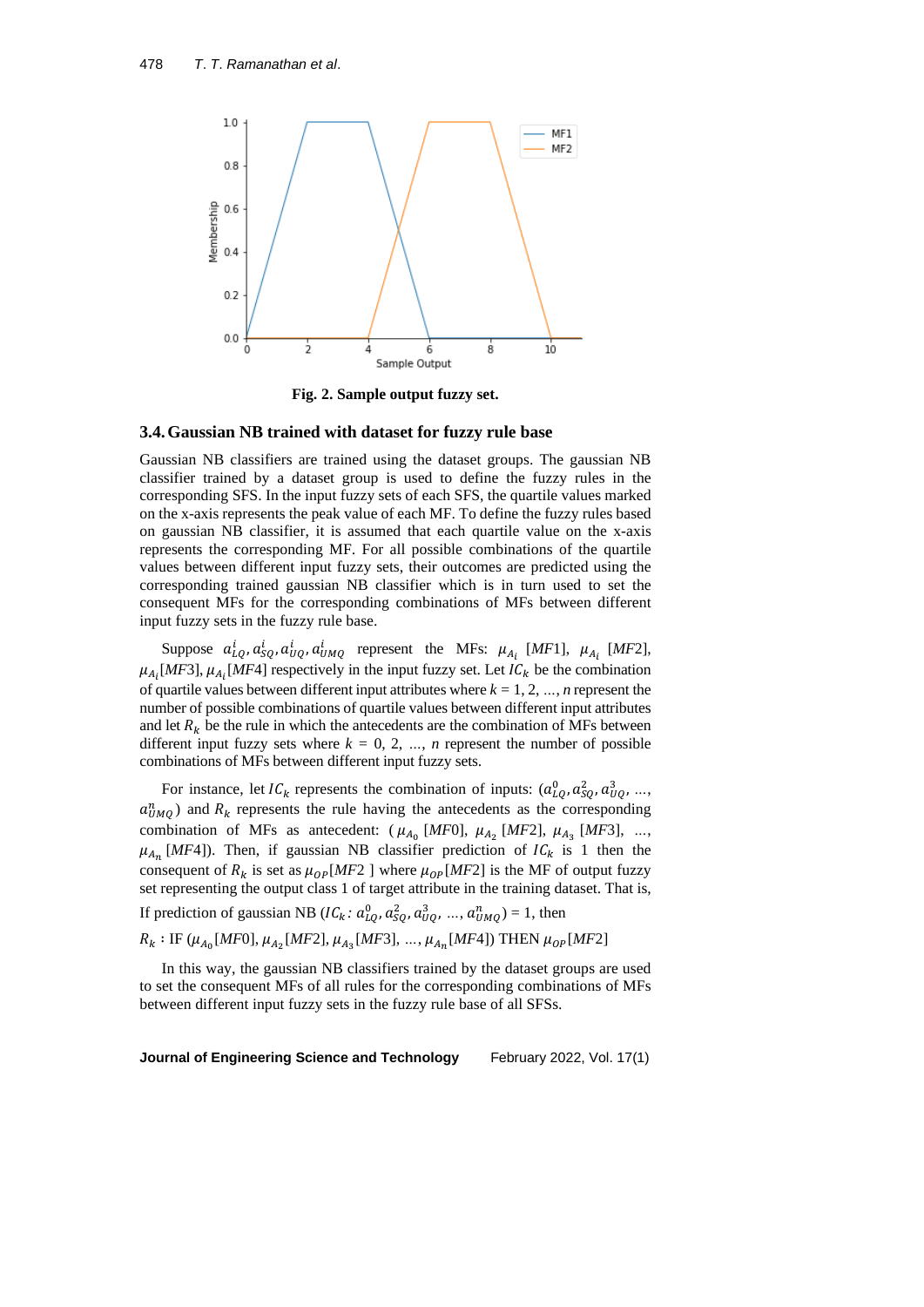### **3.5. Defuzzification and final output**

The defuzzification process of each SFS is done using the *COG* method to convert the aggregate output fuzzy set into crisp output. The final output of NB-MPFR method is the average value of the crisp outputs obtained from all the SFSs. Figure 3 shows the pseudocode of complete NP-MPFR method.

```
A_i: Input attribute of dataset, D where i = 1, 2, ..., n
T: Target attribute of D
Split D into groups ()
D[A_1, A_2, \ldots, A_n \vee T] = D[A_1, A_2, A_3 \vee T], D[A_4, A_5, A_6 \vee T], \ldots, D[A_i, A_m, A_n \vee T]For all D groups ()
  Create SFS ()
      SFS_1() = D_1[A_1, A_2, A_3 \vee T]SFS_2() = D_2[A_4, A_5, A_6 \vee T]SFS_n() = D_n [A_1, A_m, A_n \vee T]SFS<sub>i</sub>() //where i indicates the number of SFS//
  For each SFS<sub>i</sub>()For each A_i ()
      a_{\text{min}}^i = minimum data value of A_ia_{max}^i = maximum data value of A_ia_{SQ}^i = (a_{min}^i + a_{max}^i)/2a_{LQ}^i = (a_{min}^i + a_{SQ}^i)/2a'_{UQ} = (a'_{SQ} + a'_{max})/2a_{UMQ}^{i} = (a_{UQ}^{i} + a_{max}^{i})/2Create Input Fuzzy Sets ()
          \mu_{A}[\text{MF1}] = gaussian MF (m= a_{LQ}^{i}; \sigma (start: a_{min}^{i}, stop: a_{SQ}^{i}))
          \mu_{A}[\text{MF2}] = gaussian MF (m= a_{SO}^{i}; \sigma (start: a_{LO}^{i}, stop: a_{UQ}^{i}))
          \mu_{A}[MF3] = gaussian MF (m= a_{UQ}^{i}; \sigma (start: a_{SQ}^{i}, stop: a_{UMQ}^{i}))
          \mu_{A}[MF4] = gaussian MF (m= a_{UMO}^{i}; \sigma (start: a_{UO}^{i}, stop: a_{max}^{i}))
      Create Output Fuzzy Set () //In case of binary output class//
      //where the parameters a, b, c, d, e, f represent the limits of trapezoidal MF//
          \mu_{OP}[\text{MF1}] = trapezoidal MF (a, b, c, d)
          \mu_{OP}[MF2] = trapezoidal MF (c, d, e, f)
      Fuzzy rule base ()
          For all IC_k in D()
          For all R_k in SFS ()
              If gaussian NB-Prediction (IC_k: a_{LQ}^1, a_{SQ}^2, a_{UQ}^3, ..., a_{UMQ}^n) = 0 then,
              R_k: IF (\mu_A[MF1], \mu_A[MF2], \mu_A[MF3], ..., \mu_A[MF4]) THEN \mu_{OP}[MF1])
              Else
              If gaussian NB-Prediction (IC_k: a_{LO}^1, a_{SO}^2, a_{UO}^3, ..., a_{UMO}^n) = 1 then,
              R_k:IF (\mu_{A}[MF1], \mu_{A}[MF2], \mu_{A}[MF3], ..., \mu_{A}[MF4]) THEN \mu_{OP}[MF2])
      Defuzzification ()
          COG method ()
Computing final output ()
                           Output of SFS,+Output of SFS,+...+Output of SFS,
      Average value =\overline{r}
```
Final output = Average value

**Fig. 3. Pseudocode of NP-MPFR method.**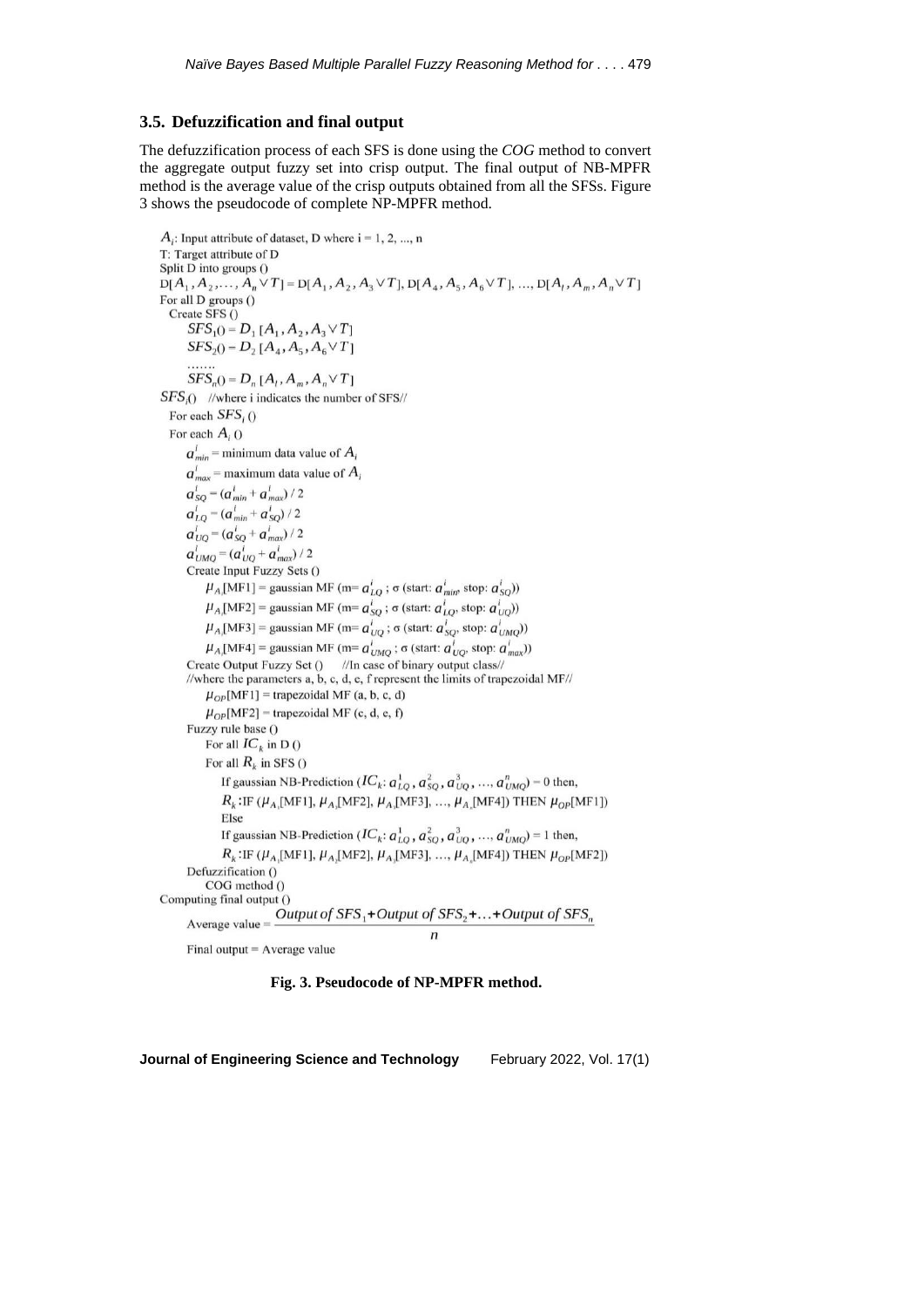### **4. Application of NB-MPFR in Diabetes Diagnosis**

The NB-MPFR method is implemented as a three-layered parallel fuzzy system using python programming language. Figure 4 showsthe architecture of NB-MPFR system. The Pima diabetes dataset is used for testing the NB-MPFR method. The attributes of Pima diabetes dataset are number of times pregnant (Preg.), plasma glucose concentration 2 hours in an oral glucose tolerance test (Glu.), diastolic blood pressure (BP), triceps skin fold thickness (Tri.), 2-Hour serum insulin (Ser.), body mass index (BMI), diabetes pedigree function (Pedi), age, and the output classes: 0 (non-diabetic) and 1 (diabetic). The Pima diabetes dataset contains 768 samples where 500 samples belong to the output class of non-diabetic and 268 samples belong to the output class of diabetic [10]. As per the NB-MPFR method, the below steps are used for the classification of type 2 diabetes.



**Fig. 4. NB-MPFR system architecture.**

### **4.1.Splitting diabetes dataset into groups for SFSs**

The Pima diabetes dataset is initially divided into three dataset groups based on the attributes where the first dataset group  $PD_1$  has three input attributes: Preg., Glu., BP, and the target attribute, the second dataset group  $PD_2$  has three input attributes: Tri., Ser., BMI, and the target attribute, the third dataset group  $PD_3$  has two input attributes: Pedi, age, and the target attribute. The divided dataset groups  $(PD_1, PD_2,$  $PD_3$ ) are further divided into two groups as training dataset groups (TRPD<sub>1</sub>,  $TRPD_2$ ,  $TRPD_3$ ) and testing dataset groups (TEPD<sub>1</sub>, TEPD<sub>2</sub>, TEPD<sub>3</sub>) in 80:20 ratio respectively. The training dataset groups:  $TRPD_1$ ,  $TRPD_2$ ,  $TRPD_3$  are used for designing the fuzzy sets and for training the gaussian NB classifier. The testing dataset groups:  $\text{TEPD}_1$ ,  $\text{TEPD}_2$ ,  $\text{TEPD}_3$  are used for testing the NB-MPFR system.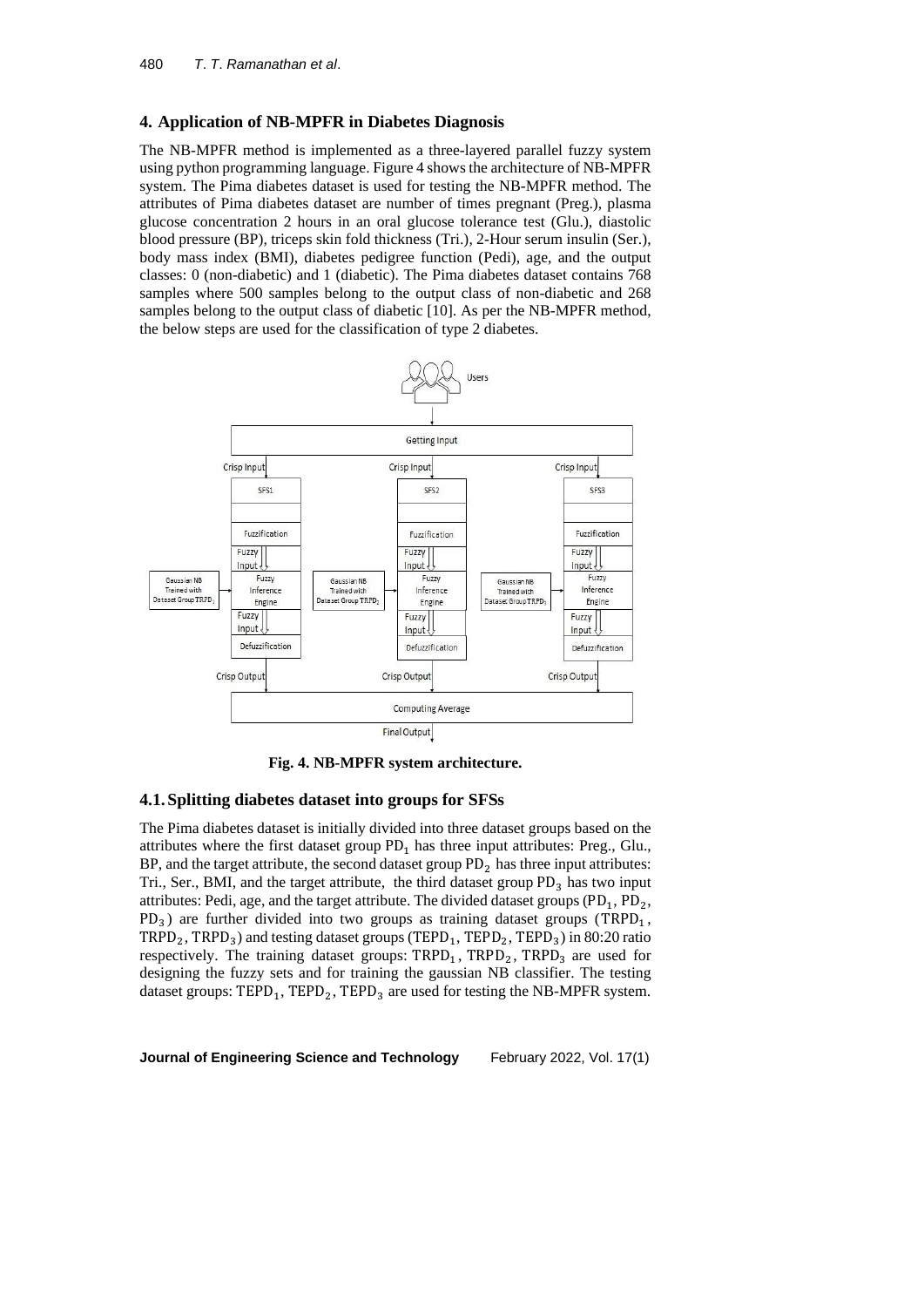As three dataset groups are obtained from the Pima diabetes dataset, a threelayered parallel fuzzy system is used to implement the NB-MPFR method. That is, three  $SFSs$  ( $SFS<sub>1</sub>$ ,  $SFS<sub>2</sub>$ ,  $SFS<sub>3</sub>$ ) are used in a parallel architecture to implement the NB-MPFR method where  $SFS_1$  is based on the training dataset group,  $TRPD_1$ ,  $SFS<sub>2</sub>$  is based on the training dataset group,  $TRPD<sub>2</sub>$  and  $SFS<sub>3</sub>$  is based on the training dataset group, TRPD<sub>3</sub>. The inputs and outputs of the three SFSs are shown in Table 1 based their corresponding training dataset groups.

**Table 1. Inputs and outputs of SFSs.**

| <b>SFS</b>       | Inputs          | Output                   |
|------------------|-----------------|--------------------------|
| SFS.             | Preg., Glu., BP | non-diabetic or diabetic |
| SFS <sub>2</sub> | Tri., Ser., BMI | non-diabetic or diabetic |
| SFS <sub>2</sub> | Pedi, age       | non-diabetic or diabetic |

### **4.2.Finding quartiles from diabetes dataset**

Initially the values of  $a_{min}^i$ ,  $a_{LQ}^i$ ,  $a_{Q}^i$ ,  $a_{UQ}^i$ ,  $a_{UMQ}^i$ ,  $a_{max}^i$  are computed from each Pima training dataset group to plot four gaussian MFs in the input fuzzy sets of each SFS. As per the NB-MPFR method, the values of  $a_{min}^i, a_{LQ}^i, a_{SQ}^i, a_{UQ}^i, a_{UMQ}^i, a_{max}^i$  are shown in the Table 2.

**Table 2. Quartile values of input attributes**.

| Input<br><b>Attributes</b> | $a_{min}^{\iota}$ | $a_{L0}^i$ | $a_{SO}^i$ | $a_{UQ}^l$ | $a_{UMO}^i$ | $a_{max}^l$ |
|----------------------------|-------------------|------------|------------|------------|-------------|-------------|
| Preg.                      | 0                 | 4.25       | 8.5        | 12.75      | 14.88       | 17          |
| Glu.                       | $\Omega$          | 49.5       | 99         | 148.5      | 173.25      | 198         |
| <b>BP</b>                  | 0                 | 30.5       | 61         | 91.5       | 106.75      | 122         |
| Tri.                       | $\Omega$          | 24.75      | 49.5       | 74.25      | 86.63       | 99          |
| Ser.                       | 0                 | 211.5      | 423        | 634.5      | 740.25      | 846         |
| <b>BMI</b>                 | $\Omega$          | 16.78      | 33.55      | 50.32      | 58.71       | 67.1        |
| Pedi                       | 0.08              | 0.66       | 1.25       | 1.83       | 2.13        | 2.42        |
| age                        | 21                | 36         | 51         | 66         | 73.5        | 81          |

### **4.3.Fuzzification of diabetes dataset attributes in SFSs**

Based on the values shown in Table 2, the input fuzzy sets are created in the SFSs  $(SFS<sub>1</sub>, SFS<sub>2</sub>, SFS<sub>3</sub>)$ . For creating the input fuzzy sets, at first, the limits of x-axis in the fuzzy set are set from  $a_{min}^i$  to  $a_{max}^i$ . Then using the values:  $a_{LQ}^i$ ,  $a_{SQ}^i$ ,  $a_{UQ}^i$ ,  $a_{UMQ}^i$ , four gaussian MFs are plotted in the input fuzzy sets of all SFSs.

As per the NB-MPFR method, four gaussian MFs  $(m, \sigma)$  are plotted in the input fuzzy sets of all SFSs by considering the quartile values of their corresponding attributes as the mean values *m* and the standard deviation values  $\sigma$  are computed over a continuous data between the respective preceding and succeeding quartiles of the mean quartiles as shown below.

| $\mu_{A_i}[MF0]$ | $= (A_i, gaussian MF (m = a_{LO}^i; \sigma (start: a_{min}^i, stop: a_{SO}^i)))$     |
|------------------|--------------------------------------------------------------------------------------|
| $\mu_{A_i}[MF2]$ | $= (A_i, gaussian\ MF\ (m = a_{SO}^i; \sigma\ (start: a_{LO}^i, stop: a_{UO}^i)))$   |
| $\mu_{Ai}[MF3]$  | $= (A_i, gaussian MF (m = a_{UO}^i; \sigma (start: a_{SO}^i, stop: a_{UMO}^i)))$     |
| $\mu_{Ai}[MF4]$  | $= (A_i, gaussian\ MF\ (m = a_{UMO}^i; \sigma\ (start: a_{UO}^i, stop: a_{max}^i)))$ |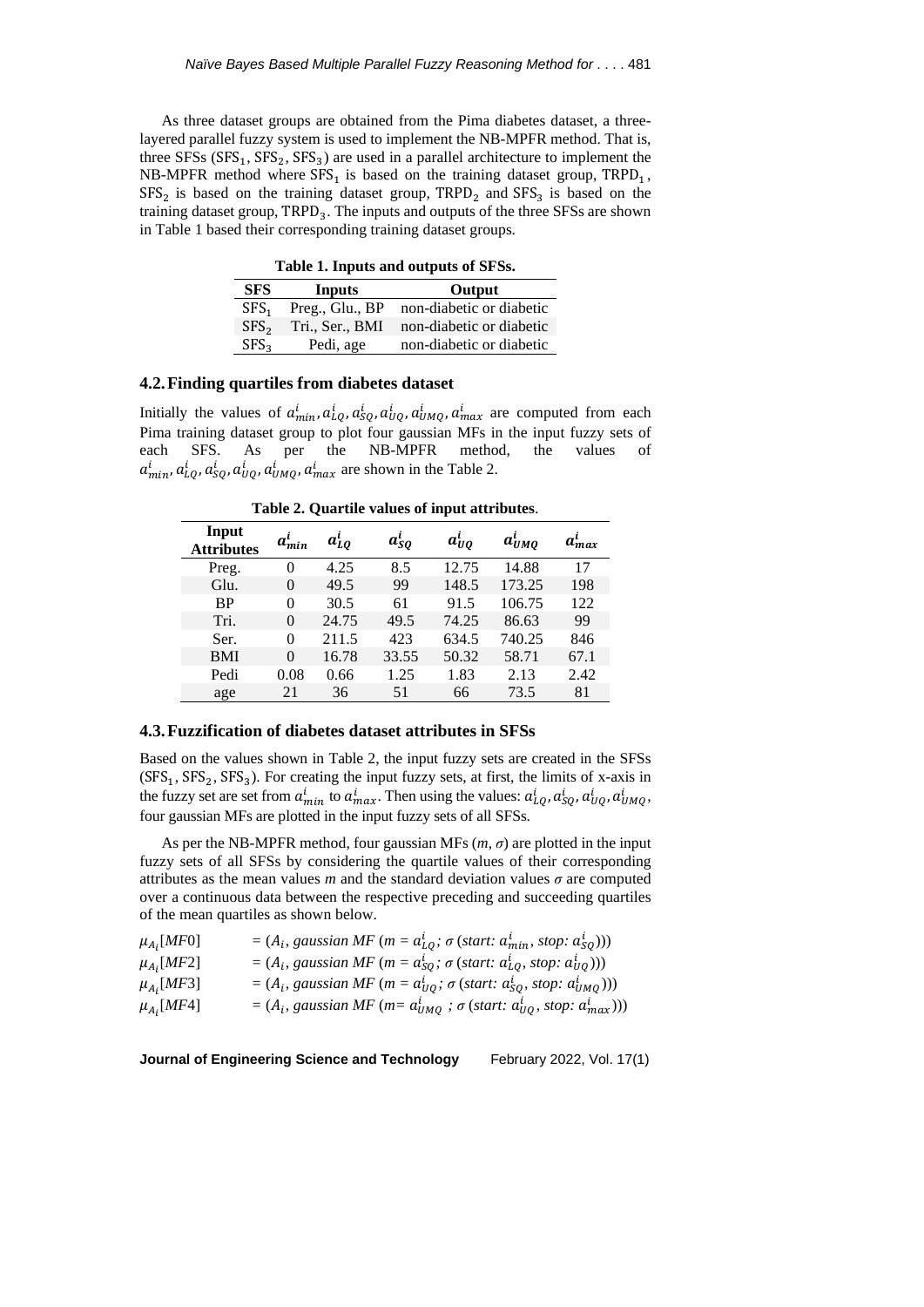Following this order, four gaussian MFs are created for each input fuzzy set in all the SFSs. Figure 5 shows the fuzzy sets of all input attributes. For the output fuzzy set, the limits of x-axis are set randomly from 0 to 10. As there are two output classes in the Pima diabetes dataset, the x-axis is split into two equal parts to plot two trapezoidal MFs that represent the outcome classes: non-diabetic and diabetic in the output fuzzy set. The output fuzzy set is same for all the three SFSs. Figure 6 shows the output fuzzy set. Table 3 shows the parameters of MFs for input and output fuzzy sets.



**Fig. 5. Fuzzy sets of input attributes: (a) Preg., (b) Glu., (c) BP, (d) Tri., (e) Ser., (f) BMI, (g) Pedi, (h) age.**



**Fig. 6. Output fuzzy set.**

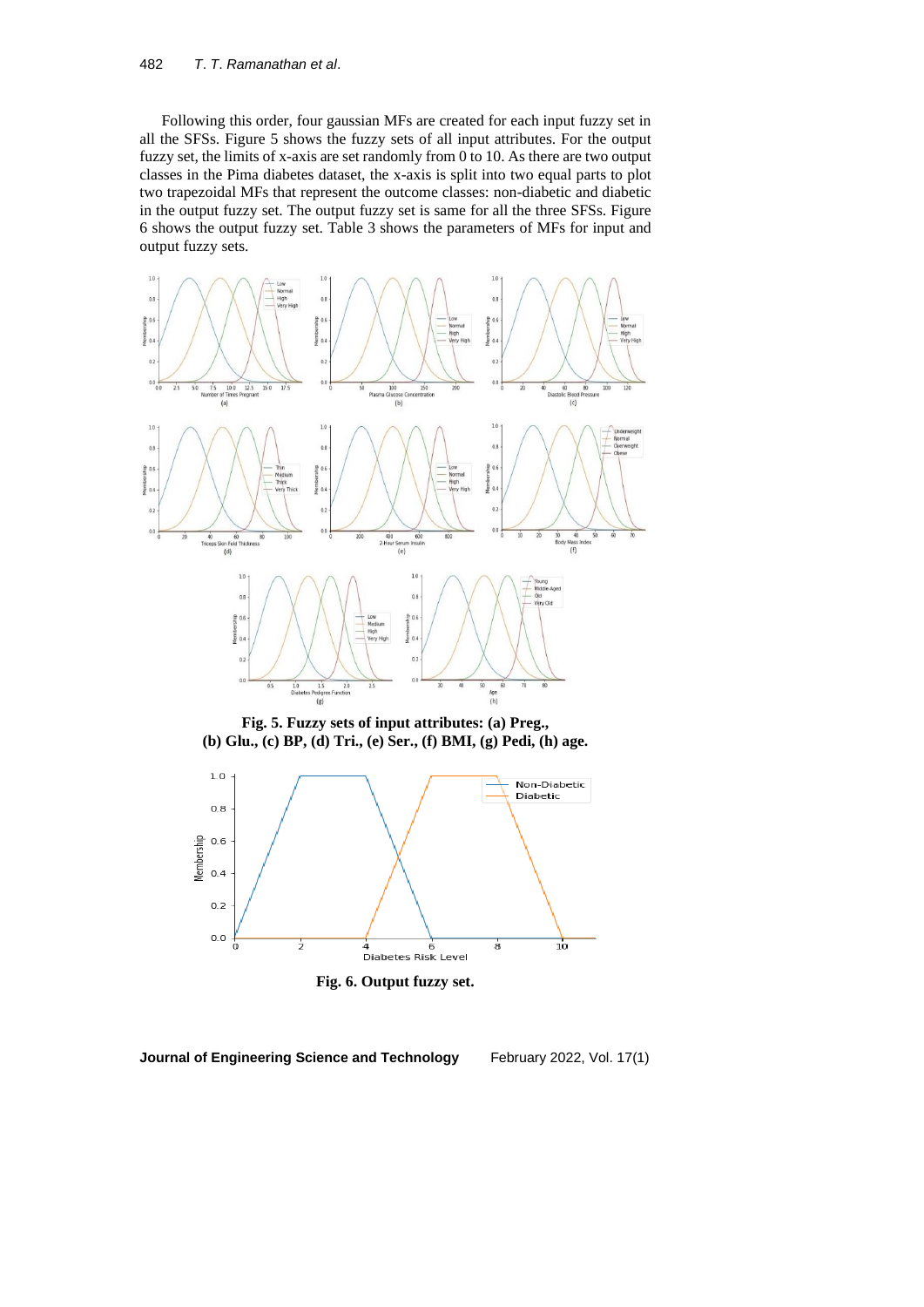| rable 5. Farameters of MFs for input and output fuzzy sets. |                                                      |                                                                                                                    |  |
|-------------------------------------------------------------|------------------------------------------------------|--------------------------------------------------------------------------------------------------------------------|--|
| Attributes                                                  | <b>Linguistic Terms</b>                              | <b>Parameters of MFs</b>                                                                                           |  |
| Preg.                                                       | "Low"<br>"Normal"<br>"High"<br>"Very High"           | gaussian MF (4.25, 2.87)<br>gaussian MF $(8.5, 2.87)$<br>gaussian MF (12.75, 2.29)<br>gaussian MF (14.88, 1.41)    |  |
| Glu.                                                        | "Low"<br>"Normal"<br>"High"<br>"Very High"           | gaussian MF (49.5, 28.87)<br>gaussian MF (99, 28.87)<br>gaussian MF (148.5, 21.94)<br>gaussian MF (173.25, 14.43)  |  |
| <b>BP</b>                                                   | "Low"<br>"Normal"<br>"High"<br>"Very High"           | gaussian MF (30.5, 17.9)<br>gaussian MF (61, 17.9)<br>gaussian MF (91.5, 13.56)<br>gaussian MF (106.75, 8.94)      |  |
| Tri.                                                        | "Thin"<br>"Medium"<br>"Thick"<br>"Very Thick"        | gaussian MF (24.75, 14.72)<br>gaussian MF (49.5, 14.72)<br>gaussian MF (74.25, 11.25)<br>gaussian MF (86.63, 7.21) |  |
| Ser.                                                        | "Low"<br>"Normal"<br>"High"<br>"Very High"           | gaussian MF (211.5, 122.4)<br>gaussian MF (423, 122.4)<br>gaussian MF (634.5, 92.09)<br>gaussian MF (740.25, 61.2) |  |
| <b>BMI</b>                                                  | "Underweight"<br>"Normal"<br>"Overweight"<br>"Obese" | gaussian MF (16.78, 10.1)<br>gaussian MF (33.55, 10.1)<br>gaussian MF (50.32, 7.79)<br>gaussian MF (58.71, 4.9)    |  |
| Pedi                                                        | "Low"<br>"Medium"<br>"High"<br>"Very High"           | gaussian MF (0.66, 0.34)<br>gaussian MF (1.25, 0.34)<br>gaussian MF (1.83, 0.26)<br>gaussian MF (2.13, 0.17)       |  |
| Age                                                         | "Young"<br>"Middle-Aged"<br>"Old"<br>"Very Old"      | gaussian MF $(36, 8.94)$<br>gaussian MF $(51, 8.94)$<br>gaussian MF (66, 6.92)<br>gaussian MF (73.5, 4.32)         |  |
| Output                                                      | "Non-Diabetic"<br>"Diabetic"                         | trapezoidal MF $(0, 2, 4, 6)$<br>trapezoidal MF $(4, 6, 8, 10)$                                                    |  |

**Table 3. Parameters of MFs for input and output fuzzy sets.**

# **4.4.Gaussian NB trained with diabetes dataset for fuzzy rule base**

Gaussian NB classifiers are trained using the three training dataset groups:  $TRPD_1$ , TRPD<sub>2</sub>, TRPD<sub>3</sub>. The gaussian NB classifier trained with  $TRPD<sub>1</sub>$  is used to set the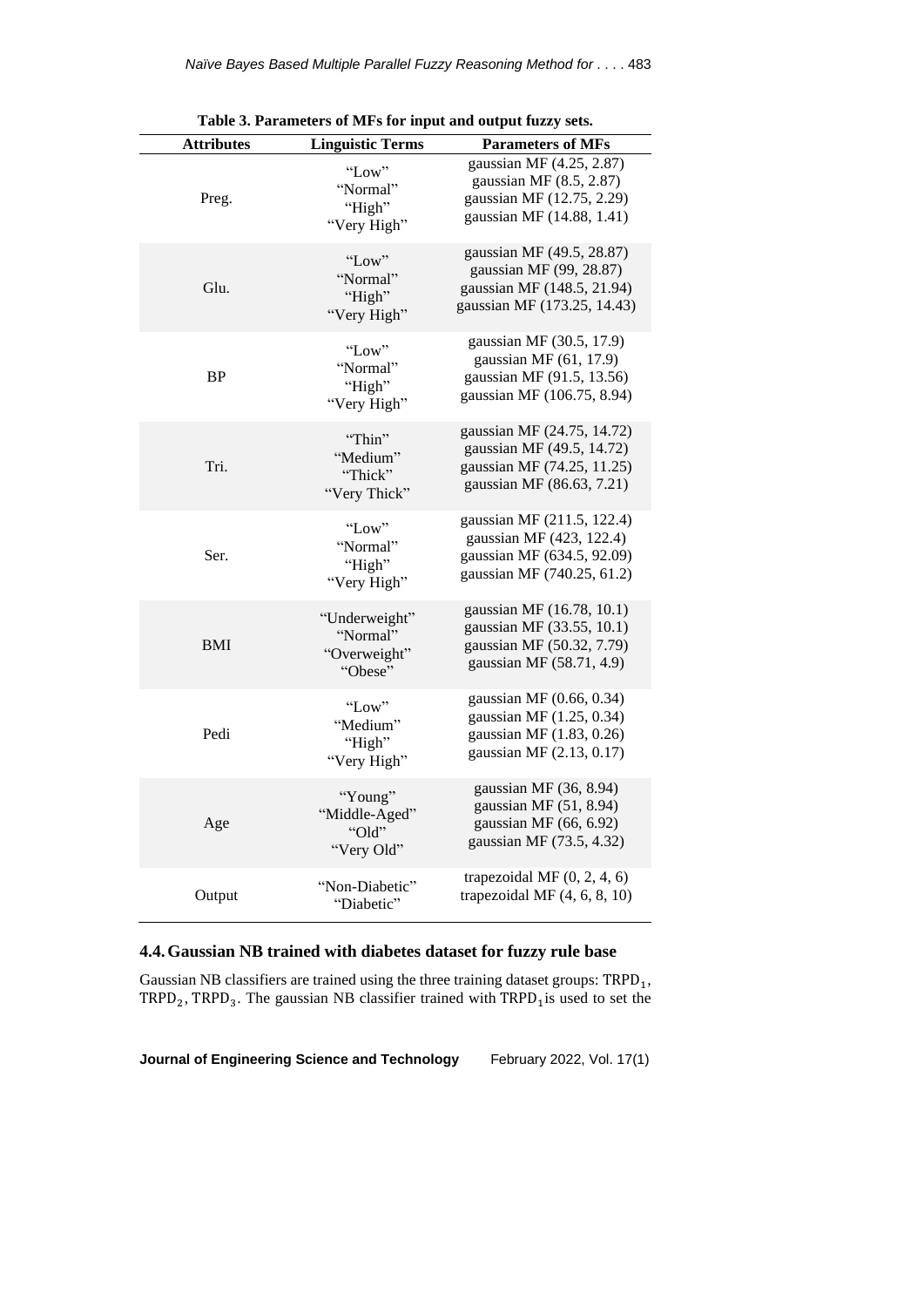fuzzy rules in  $SFS<sub>1</sub>$  as per the NB-MPFR method. Similarly, the gaussian NB classifier trained with  $\text{TRPD}_2$  is used to set the fuzzy rules in  $\text{SFS}_2$  and the gaussian NB classifier trained with  $TRPD_3$  is used to set the fuzzy rules in  $SFS_3$ . The receiver operating characteristics (ROC) graphs [29] were used to examine the performance of the gaussian NB classifiers. Figure 7 shows the ROC curves of gaussian NB for the three Pima diabetes dataset groups  $(PD_1, PD_2, PD_3)$ . Gaussian NB classifiers trained using the three training dataset groups:  $TRPD_1$ ,  $TRPD_2$ ,  $TRPD<sub>3</sub>$  are used to predict the outcomes for the testing dataset groups:  $TEPD<sub>1</sub>$ ,  $\text{TEPD}_2$ ,  $\text{TEPD}_3$  respectively and the results are plotted using the ROC curves. According to the shape of ROC curves, the gaussian NB classifier is reasonably good for all the three Pima diabetes dataset groups  $(PD_1, PD_2, PD_3)$ . When comparing the area under the ROC curves (AUC) of gaussian NB classifiers for the three dataset groups, it can be seen that the AUC of gaussian NB classifier for  $PD_1$ is better than the AUC of gaussian NB classifier for  $PD_2$  and  $PD_3$ .



**Fig. 7. ROC of gaussian NB for dataset groups: (a) PD1, (b) PD2, (c) PD3.**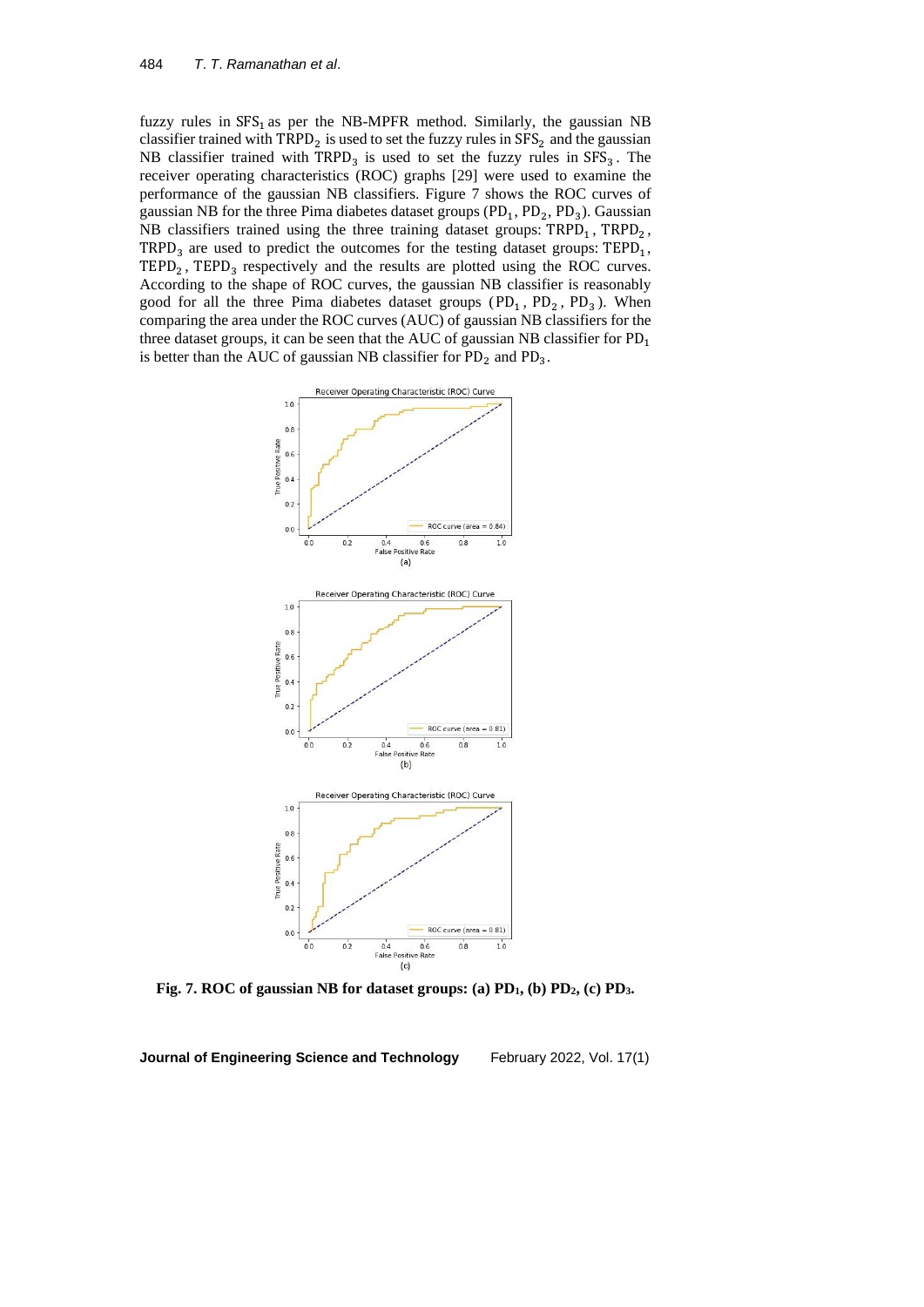#### **4.5.Final output for diabetes diagnosis**

The crisp output is obtained by using the *COG* defuzzification method in all the three SFSs. The final output of the three-layered parallel fuzzy system is the average value of the crisp outputs obtained from all the three SFSs.

### **5. Performance evaluation**

The performance of NB-MPFR method implemented in a three-layered parallel fuzzy system is evaluated by using ROC graph, sensitivity, specificity, and classification accuracy. The sensitivity, specificity, and classification accuracy measures are based on the confusion matrix. In confusion matrix, the output class predicted by the model is compared with the actual class specified in the dataset using the test outcomes: true positive (*TP*), true negative (*TN*), false positive (*FP*), false negative (*FN*). Where *TP* is the number of testing samples belonging to class 1 (diabetic) that has been predicted correctly, *TN* is the number of testing samples belonging to class 0 (non-diabetic) that has been predicted correctly, *FP* is the number of testing samples belonging to class 1 that has been predicted incorrectly, and *FN* is the number of testing samples belonging to class 0 that has been predicted incorrectly. Using the confusion matrix, the sensitivity, specificity, and accuracy are calculated using Eqs.  $(7)$ ,  $(8)$ , and  $(9)$   $[30]$ .

$$
Sensitivity = \frac{TP}{TP+FN} \tag{7}
$$

$$
Specificity = \frac{TN}{TN + FP}
$$
 (8)

$$
Accuracy = \frac{TP + TN}{TP + TN + FP + FN}
$$
\n(9)

The testing dataset groups  $(TEPD_1, TEPD_2, TEPD_3)$  are used to test the threelayered parallel fuzzy system. Figure 8 shows the ROC curves of NB-MPFR method. Table 4 shows the sensitivity, specificity, and accuracy of NB-MPFR method.



**Fig. 8. ROC of NB-MPFR method.**

**Table 4. Performance of NB-MPFR method.**

| <b>Proposed</b> | <b>Sensitivity</b> | <b>Specificity</b> | <b>Accuracy</b> |
|-----------------|--------------------|--------------------|-----------------|
| Method          | $\mathcal{O}(6)$   | $\mathcal{O}(0)$   | $\binom{0}{0}$  |
| <b>NB-MPFR</b>  | 100                | 86.84              | 90.26           |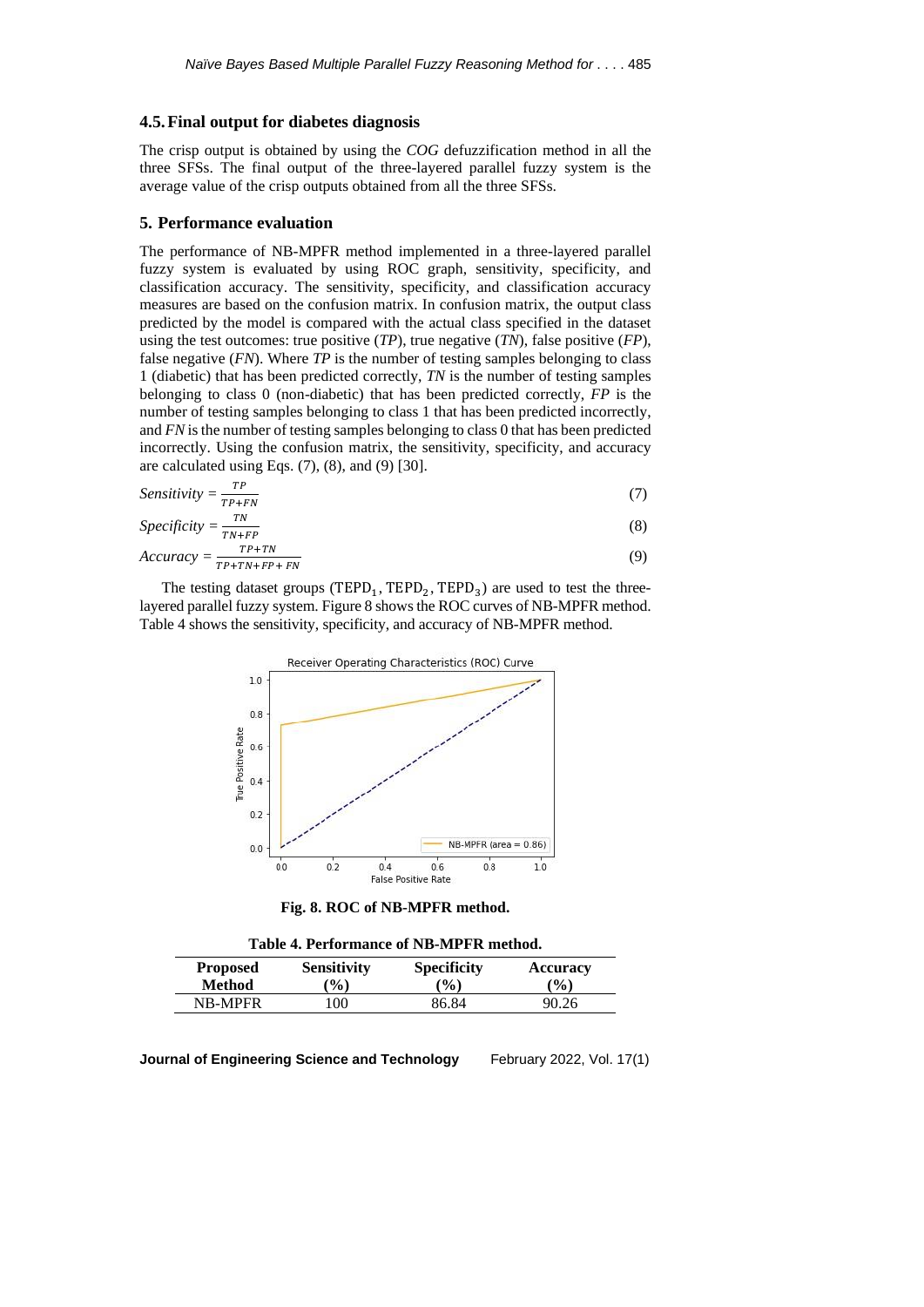The performance of traditional machine learning algorithms which include decision tree learning, k-nearest neighbor (KNN) [31], NB, random forest algorithm [32], and support vector machine (SVM) [33] were also tested on Pima diabetes dataset with same 80:20 ratio. The performance of machine learning algorithms was evaluated using ROC curve and classification accuracy. Figure 9 shows the ROC curves of machine learning algorithm for Pima diabetes dataset. From Table 5, it can be seen that the NB-MPFR method shows a higher classification accuracy and AUC than decision tree, KNN, NB, random forest, and SVM classifiers. The NB method shows a classification accuracy of 74.68%, but the NB-MPFR method that integrates NB with the fuzzy system shows a higher classification accuracy of 90.26%. The reason is that the NB classifier is able to better classify the quarantine values of the input attributes. As the NB-MPFR method uses an effective method for designing the fuzzy sets and rule base which is based on the quarantine values of the dataset, the NB-MPFR method showed a higher AUC and classification accuracy. Table 6 compares the accuracy of NB-MPFR method with the other hybrid fuzzy methods that were tested using the Pima diabetes dataset. It is evident based on the comparison that the NB-MPFR method shows better classification accuracy in type 2 diabetes diagnosis.



**(b) KNN, (c) NB, (d) random forest, (e) SVM.**

| Table 5. Performance comparison of               |  |
|--------------------------------------------------|--|
| <b>NB-MPFR</b> with machine learning algorithms. |  |

| <b>Classification</b> | <b>Classification</b> | <b>AUC</b> |
|-----------------------|-----------------------|------------|
| <b>Methods</b>        | Accuracy $(\% )$      |            |
| <b>NB-MPFR</b>        | 90.26                 | 0.86       |
| Decision Tree         | 74.68                 | 0.72       |
| <b>KNN</b>            | 72.08                 | 0.67       |
| <b>NB</b>             | 74.68                 | 0.71       |
| <b>Random Forest</b>  | 74.03                 | 0.66       |
| <b>SVM</b>            | 75.32                 | 0.69       |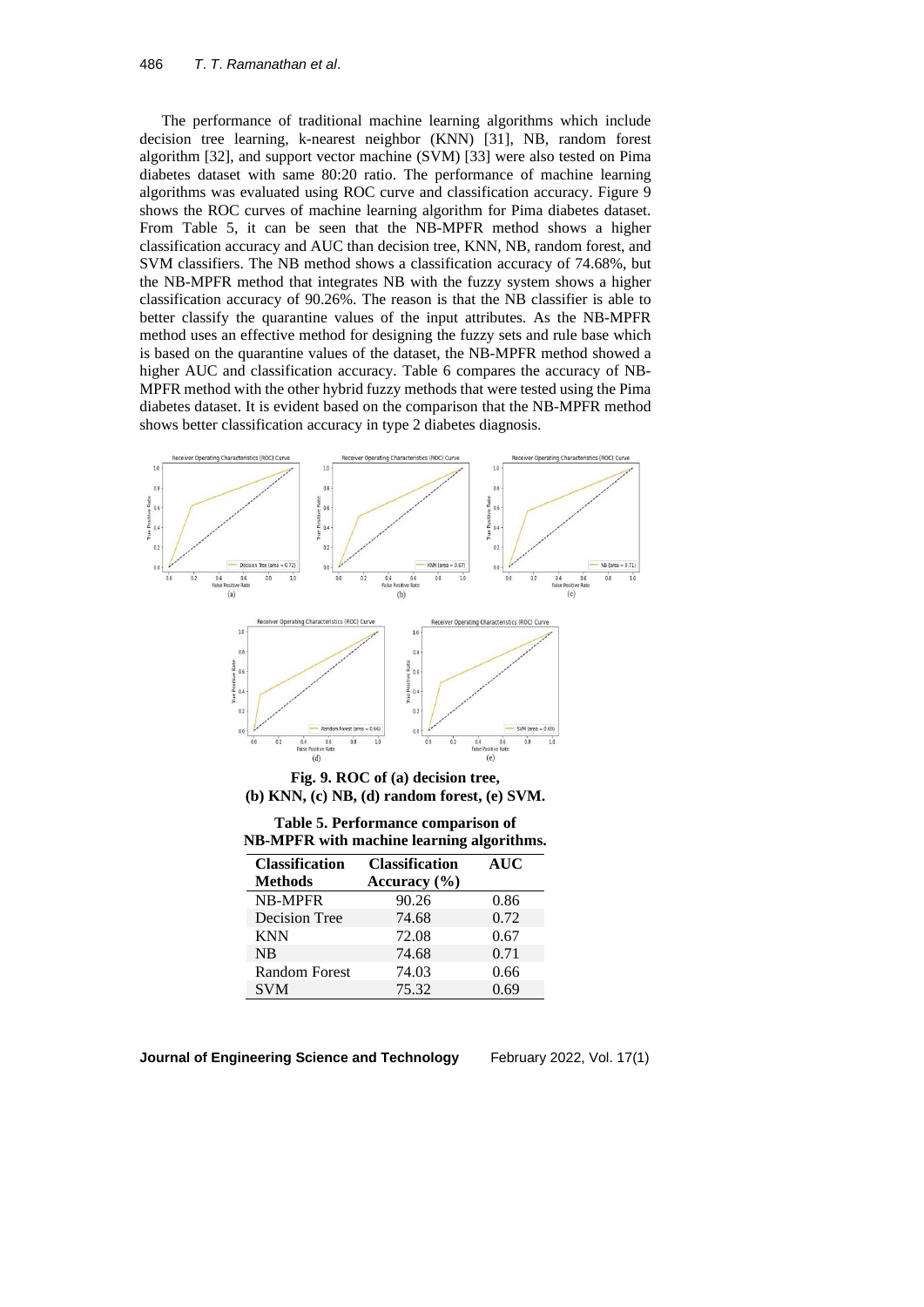| <b>Classification</b>    | <b>Classification</b> |
|--------------------------|-----------------------|
| <b>Methods</b>           | Accuracy $(\% )$      |
| <b>NB-MPFR</b>           | 90.26                 |
| <b>RLEFRBS</b> [7]       | 84                    |
| GA-MOE Fuzzy [11]        | 83.04                 |
| Decision Tree-ANFIS [13] | 75.67                 |
| RST-BatMiner [16]        | 85.33                 |

| Table 6. Performance comparison of       |
|------------------------------------------|
| NB-MPFR with other hybrid fuzzy methods. |

## **6. Conclusion**

The major problem with the fuzzy system is that the number rules in fuzzy rule base rises exponentially with the number of input fuzzy sets. Designing appropriate fuzzy sets and fuzzy rule base based on the application is another complicated task. To deal with this issue, NB-MPFR method is proposed in this paper which integrates the gaussian NB classifiers with multiple parallel SFSs.

The NB-MPFR method implemented in a three-layered parallel hybrid fuzzy system has the advantage of minimizing the size of rule base when compared with the monolithic fuzzy system. The other advantage of the NB-MPFR method is that it is able to clear the uncertainty in the risk level of diabetes.

Based on the diabetes dataset, the input data of the patient is classified either as non-diabetic or diabetic. But the risk level of diabetes is uncertain. As the output fuzzy set of the fuzzy system gives the value between a defined range, the hybrid fuzzy system based on the NB-MPFR method is able to predict the risk level from a given range (0-10) for each patient's input data.

The NB-MPFR method showed a better classification accuracy in type 2 diabetes diagnosis when compared to the existing classification methods. The NB-MPFR method can be applied to similar types of applications that involve classification of complicated data.

The future work will be extending the NB-MPFR method to deal with more complicated applications by integrating it with different machine learning algorithms and feature selection methods.

| <b>Nomenclatures</b> |                                                                |  |
|----------------------|----------------------------------------------------------------|--|
| $P(c_i)$             | Prior probability of a given class, $c_i$                      |  |
| $P(c_i x_i)$         | Posterior probability of class, $c_i$ given an instance, $x_i$ |  |
| $P(x_i)$             | Prior probability of an instance, $x_i$                        |  |
| $P(x_i c_i)$         | Probability of an instance, $x_i$ for a given class, $c_i$     |  |
| <b>Greek Symbols</b> |                                                                |  |
| $\mu_A(x)$           | Membership degree of the element, $x$ in the fuzzy set, $A$    |  |
| $\mu_A[MF]$          | Membership function, $MF$ for the fuzzy set, A                 |  |
| σ                    | Standard deviation                                             |  |
| $\sigma^2$           | Variance                                                       |  |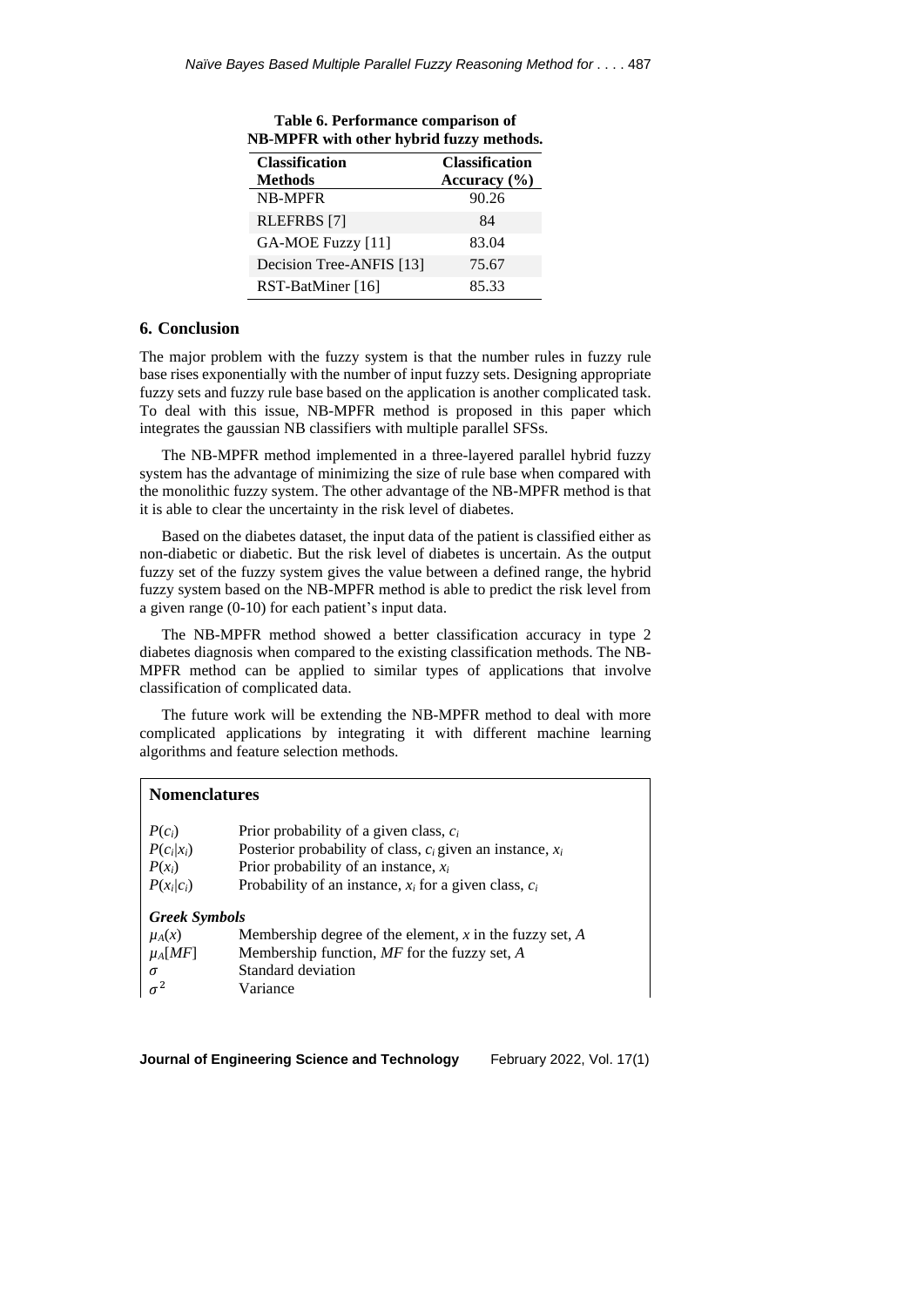$\overline{1}$ 

| <b>Abbreviations</b> |                                                                   |
|----------------------|-------------------------------------------------------------------|
| <b>ANFIS</b>         | Adaptive Neuro-Fuzzy Inference System                             |
| <b>BA</b>            | <b>Bat Optimization Algorithm</b>                                 |
| <b>BMI</b>           | <b>Body Mass Index</b>                                            |
| COG                  | Centre of Gravity                                                 |
| <b>FN</b>            | False Negative                                                    |
| FP.                  | <b>False Positive</b>                                             |
| <b>GA</b>            | Genetic Algorithm                                                 |
| <b>KNN</b>           | K-Nearest Neighbor                                                |
| MF                   | <b>Membership Function</b>                                        |
| <b>MOE</b>           | Multiple Objective Evolutionary                                   |
| <b>NB-MPFR</b>       | Naïve Bayes based Multiple Parallel Fuzzy Reasoning               |
| <b>RLEFRBS</b>       | Reinforcement Learning-based Evolutionary Fuzzy Rule-based System |
| <b>ROC</b>           | <b>Receiver Operating Characteristics</b>                         |
| <b>RST</b>           | Rough Set Theory                                                  |
| <b>SFS</b>           | Sub Fuzzy System                                                  |
| <b>SVM</b>           | <b>Support Vector Machine</b>                                     |
| TN                   | True Negative                                                     |
| TP                   | <b>True Positive</b>                                              |

## **References**

- 1. Seshasai, S.R.K.; Kaptoge, S.; Thompson, A.; Di Angelantonio, E.; Gao, P.; Sarwar, N.; Whincup, P.H.; Mukamal, K.h.; Gillum, R.F.; Holme, I.; Njølstad, I.; Fletcher, A.; Nilsson, P.; Lewington, S.; Collins, R.; Gudnason, V.; Thompson, S.G.; Sattar, N.; Selvin, E.; Hu, F.B.; and Danesh, J. (2011). Diabetes mellitus, fasting glucose, and risk of cause-specific death. *New England Journal of Medicine*, 364(9), 829-841.
- 2. Rao, P.V.; Ushabala, P.; Seshiah, V.; Ahuja, M.M.S.; and Mather, H.M. (1989). The Eluru survey: prevalence of known diabetes in a rural Indian population. *Diabetes Research and Clinical Practice*, 7(1), 29-31.
- 3. Kaul, K.; Tarr, J.M.; Ahmad, S.I.; Kohner, E.M.; and Chibber, R. (2013). Introduction to diabetes mellitus. *Diabetes*, Springer, New York, 1-11.
- 4. Stenlöf, K.; Cefalu, W.T.; Kim, K.A.; Alba, M.; Usiskin, K.; Tong, C.; Canovatchel, W.; and Meininger, G. (2013). Efficacy and safety of canagliflozin monotherapy in subjects with type 2 diabetes mellitus inadequately controlled with diet and exercise. *Diabetes*, *Obesity and Metabolism*, 15(4), 372-382.
- 5. Kirisci, M.; Yılmaz, H.; and Saka, M.U. (2019). An ANFIS perspective for the diagnosis of type II diabetes. *Annals of Fuzzy Mathematics and Informatics*, 17(2), 101-113.
- 6. Patil, R.; Tamane, S.; and Rawandale, N. (2020). Hybrid ANFIS-GA and ANFIS-PSO based models for prediction of type 2 diabetes mellitus. *In Proceedings of Computational Methods and Data Engineering*, Springer, Singapore, 11-23.
- 7. Mansourypoor, F.; and Asadi, S. (2017). Development of a reinforcement learning-based evolutionary fuzzy rule-based system for diabetes diagnosis. *Computers in Biology and Medicine*, 91, 337-352.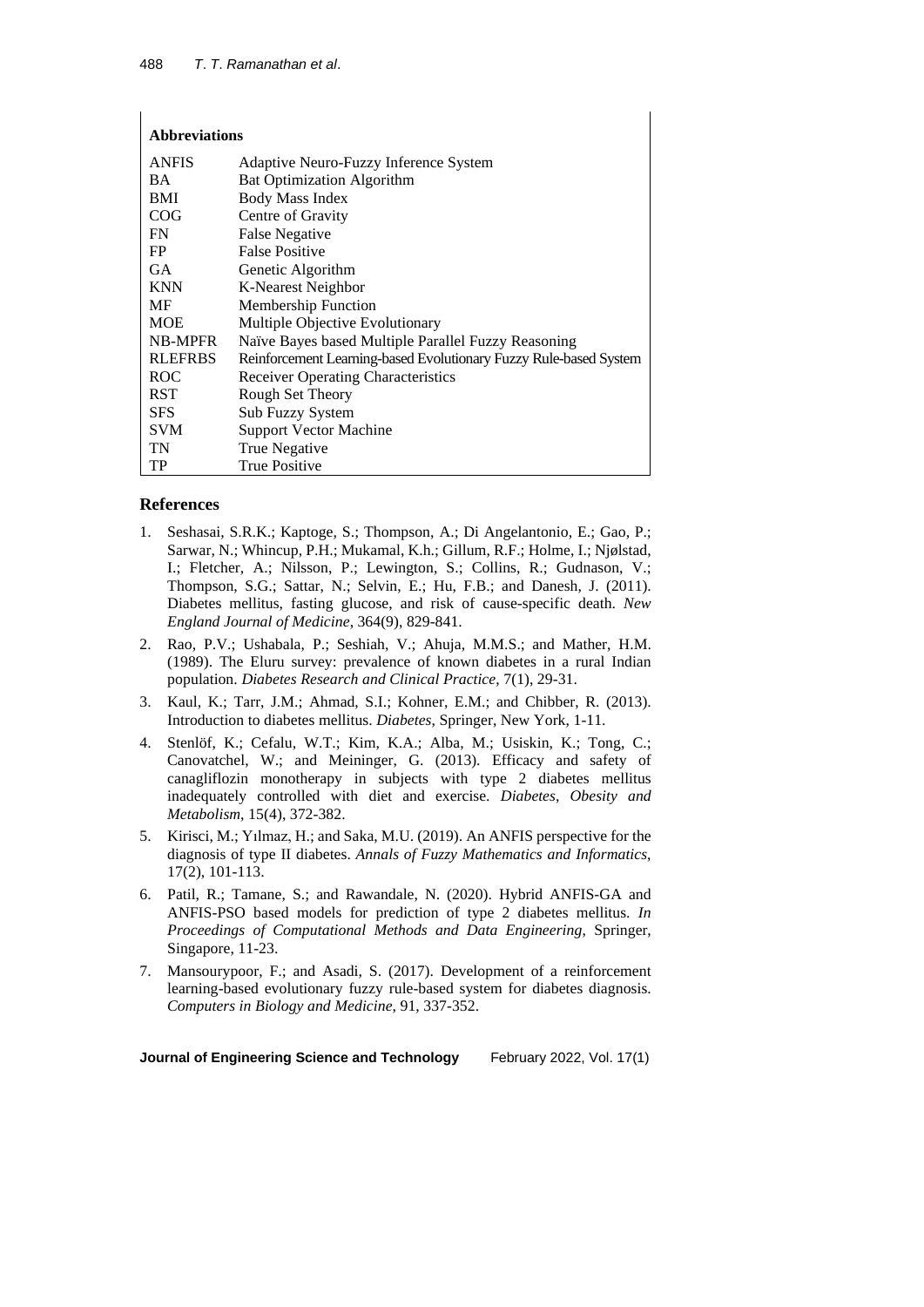- 8. Forrest, S. (1996). Genetic algorithms. *ACM Computing Surveys* (*CSUR*), 28(1), 77-80.
- 9. Kaelbling, L.P.; Littman, M.L.; and Moore, A.W. (1996). Reinforcement learning: A survey. *Journal of Artificial Intelligence Research*, 4, 237-285.
- 10. Rossi, R.A.; and Ahmed, N.K. (2015). The network data repository with interactive graph analytics and visualization. *In Proceedings of the Twenty-Ninth AAAI Conference on Artificial Intelligence*. Retrieved May 5, 2020, from [http://networkrepository.com.](http://networkrepository.com/)
- 11. Vaishali, R.; Sasikala, R.; Ramasubbareddy, S.; Remya, S.; and Nalluri, S. (2017). Genetic algorithm based feature selection and MOE fuzzy classification algorithm on Pima Indians diabetes dataset. *Proceedings of the* 2007 *International Conference on Computing Networking and Informatics*, Lagos, 1-5.
- 12. Jiménez, F.; Sánchez, G.; and Juárez, J.M. (2014). Multi-objective evolutionary algorithms for fuzzy classification in survival prediction. *Artificial Intelligence in Medicine*, 60(3), 197-219.
- 13. Chen, T.; Shang, C.; Su, P.; Antoniou, G.; and Shen, Q. (2018). Effective diagnosis of diabetes with a decision tree-initialised neuro-fuzzy approach. *In UK Workshop on Computational Intelligence*, Springer, Cham, 227-239.
- 14. Breiman, L.; Friedman, J.H.; Olshen, R.A.; and Stone, C.J. (1984). CART: classification and regression trees, *Wadsworth and Brooks*/*Cole*, Monterey, CA.
- 15. Jang,J.S. (1993). ANFIS: adaptive-network-based fuzzy inference system. *IEEE Transactions on Systems*, *Man*, *and Cybernetics*, 23(3), 665-685.
- 16. Cheruku, R.; Edla, D.R.; Kuppili, V.; and Dharavath, R. (2018). RST-Batminer: A fuzzy rule miner integrating rough set feature selection and bat optimization for detection of diabetes disease. *Applied Soft Computing*, 67, 764-780.
- 17. Pawlak, Z. (2012). Rough sets: Theoretical aspects of reasoning about data. *Springer Science & Business Media*, 9.
- 18. Yang, X.S. (2010). A new metaheuristic bat-inspired algorithm. *In Nature Inspired Cooperative Strategies for Optimization*, Springer, Berlin, Heidelberg, 65-74.
- 19. Shen, Q.; and Chouchoulas, A. (2000). A modular approach to generating fuzzy rules with reduced attributes for the monitoring of complex systems. *Engineering Applications of Artificial Intelligence*, 13(3), 263-278.
- 20. Schapire, R.E. (2013). Explaining adaboost. *In Empirical Inference*, Springer, Berlin, Heidelberg, 37-52.
- 21. Wang, L.X. (1999). Analysis and design of hierarchical fuzzy systems. *IEEE Transactions on Fuzzy systems*, 7(5), 617-624.
- 22. Razak, T.R.; Abd Halim, I.H.; Jamaluddin, M.N.F.; Ismail, M.H.; Fauzi, S.S.M.; and Gining, R.A.J. (2019). Towards designing a hierarchical fuzzy system for early diagnosis of heart disease. *Journal of Computing Research and Innovation*, 4(2), 31-41.
- 23. Jatobá, A.; Bellas, H.C.; Koster, I.; Burns, C.M.; Vidal, M.C.R.; Grecco, C.H.S.; and de Carvalho, P.V.R. (2018). Supporting decision-making in